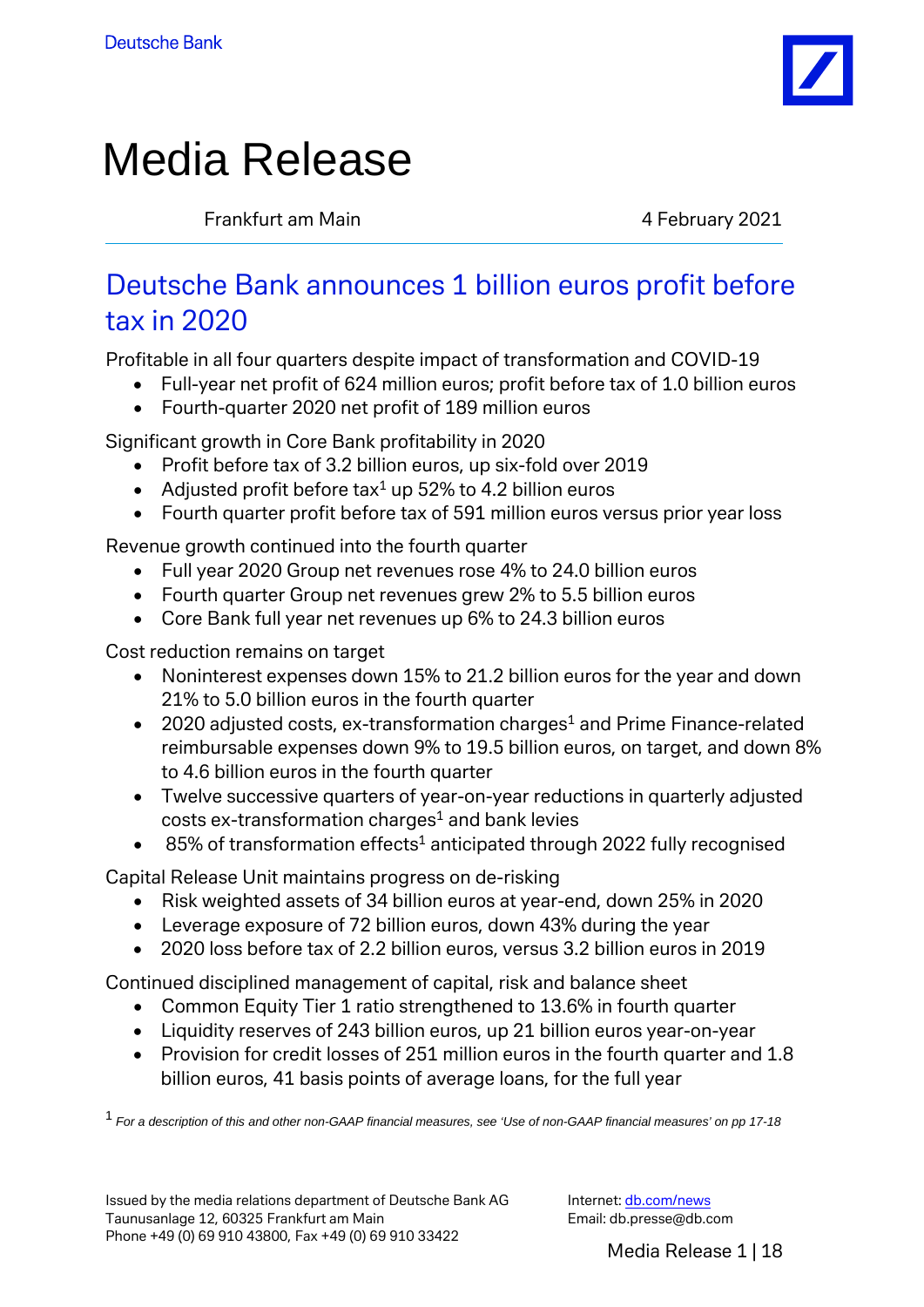Christian Sewing, Chief Executive Officer, said: "*In the most important year of our transformation, we were able to more than offset transformation-related effects and elevated credit provisions – despite the global pandemic. With profit before tax of a billion euros, we're ahead of our own expectations. We have built firm foundations for sustainable profitability, and are confident that this overall positive trend will continue in 2021, despite these challenging times.*"

Deutsche Bank (XETRA: DBKGn.DB / NYSE: DB) reported a net profit for the full year 2020 and remained on track for all strategic and financial objectives, six quarters into its transformation. Significant profit growth in the re-focused Core Bank more than offset the costs of transformation together with elevated provisions for credit losses. Strong capital and liquidity reserves enabled Deutsche Bank to support clients resolutely during 2020.

#### Revenue growth and disciplined execution drives profit growth in 2020

Full year 2020 profit was 624 million euros, with profit before tax of 1.0 billion euros, versus a loss of 5.3 billion euros, and a loss before tax of 2.6 billion euros, in 2019.

Fourth quarter 2020 Group profit was 189 million euros, versus a loss of 1.5 billion euros in the fourth quarter of 2019. Pre-tax profit was 175 million euros, compared to a 1.3 billion euro loss before tax in the prior year quarter. The tax benefit of 14 million euros in the quarter was mainly driven by the release of provisions from prior periods, and tax effects related to share-based payments.

The Core Bank, which excludes the Capital Release Unit, delivered significant fourthquarter and full-year profit growth. For 2020, profit before tax was up six-fold to 3.2 billion euros, versus 536 million euros in 2019, while adjusted profit before tax<sup>1</sup>, which excludes specific revenue items, transformation charges, impairments of goodwill and other intangibles and restructuring and severance, rose 52% to 4.2 billion euros.

Core Bank fourth-quarter profit before tax was 591 million euros, compared to a loss before tax of 435 million euros in the fourth quarter of 2019. Adjusted profit before  $\text{tax}^1$  more than doubled to 1.0 billion euros in the quarter.

The Capital Release Unit significantly reduced losses in 2020, primarily due to a 43% reduction in noninterest expenses and a 39% reduction in adjusted costs $^1$ . The Unit's full year 2020 loss before tax was 2.2 billion euros, down from a loss of 3.2 billion euros in 2019. In the fourth quarter, the Unit reported a loss before tax of 417 million euros, a reduction of more than half versus a loss before tax of 858 million euros in the prior year quarter.

The Capital Release Unit maintained its progress on de-risking. In the fourth quarter, the Unit reduced risk weighted assets (RWAs) by 5 billion euros to 34 billion euros, versus a target of 38 billion euros. Leverage exposure was reduced by a further 18 billion euros in the quarter to 72 billion euros, compared to guidance of 80 billion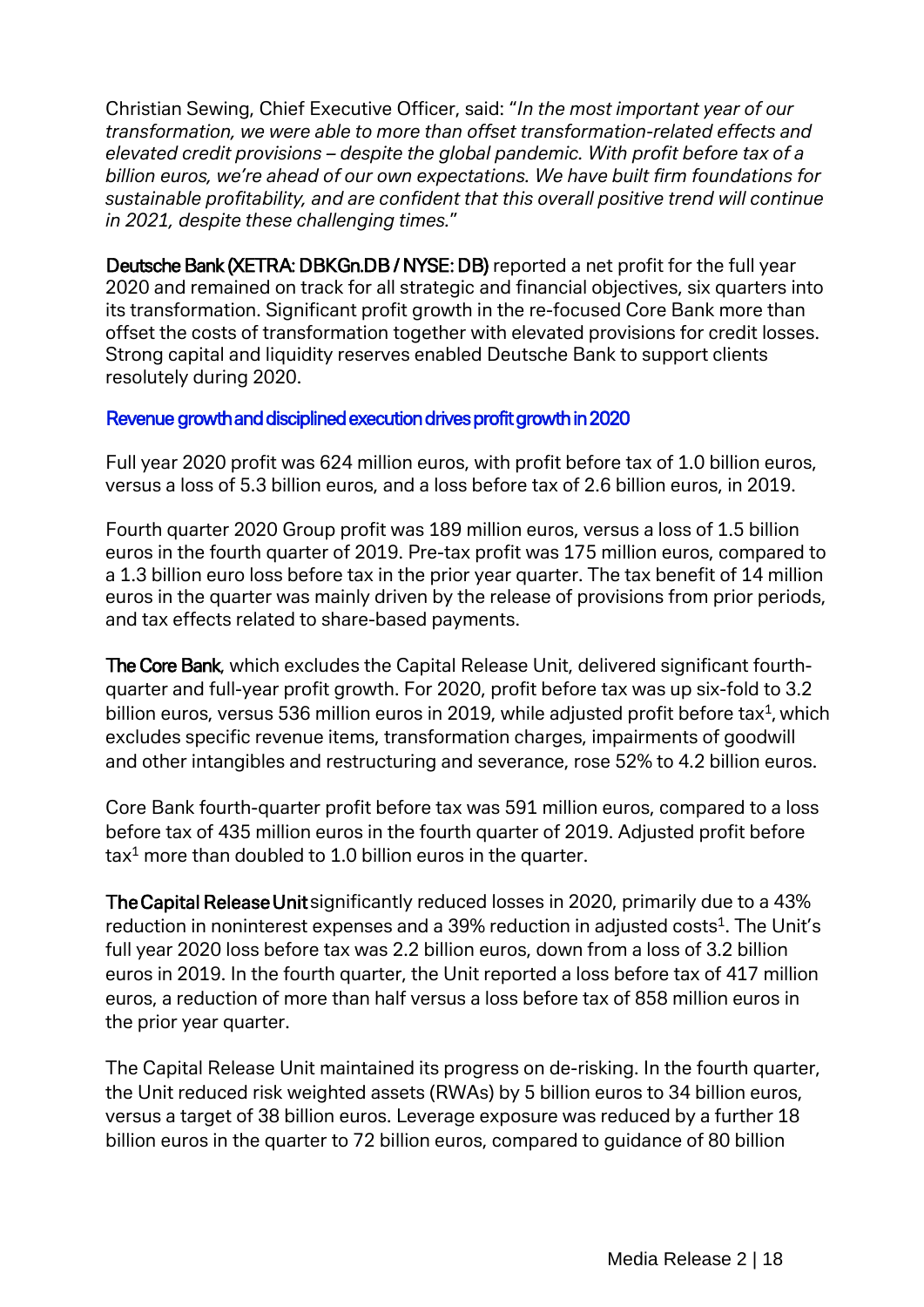euros. As at year-end 2020, RWAs have been reduced by more than half, and leverage exposure by approximately three-quarters, since year-end 2018.

Six quarters of disciplined execution contributed to a significant reduction in transformation-related effects<sup>1</sup> in 2020, which increased the positive impact of Core Bank profitability on Group results. Valuation adjustments on deferred tax assets were 37 million euros in 2020, down from 2.8 billion euros in 2019. Transformationrelated goodwill impairments, which were 1.0 billion euros in 2019, did not recur in 2020. Transformation charges<sup>1</sup> declined by more than half, from 1.1 billion euros in 2019 to 490 million euros in 2020, while restructuring and severance charges fell 15% to 688 million euros. As at 31 December 2020, 85% of total anticipated transformation-related effects<sup>1</sup> through 2022 were fully recognised.

# Revenue growth driven by client financing and risk management needs

Net revenues were 24.0 billion euros, up 4%, in 2020. In the fourth quarter, net revenues were 5.5 billion euros, up 2% year-on-year, despite a negative revenue impact of 104 million euros relating to the sale of Postbank Systems AG at the end of the quarter which impacted the Corporate Bank and Private Bank. Core Bank net revenues were 24.3 billion euros for the year, up 6%, and 5.5 billion euros in the fourth quarter, essentially flat year-on-year and up 2% excluding specific items1.

In Deutsche Bank's core businesses:

• Corporate Bank net revenues were 5.1 billion euros in 2020, and 5.2 billion euros ex-specific items<sup>1</sup>, down 2% and essentially flat if adjusted for currency translation effects. The Corporate Bank largely offset interest rate headwinds through deposit repricing, which covered 78 billion euros of deposits at yearend, ahead of plan and up from 68 billion euros at the end of the third quarter.

Fourth quarter net revenues were 1.2 billion euros, down 4%, or essentially flat if adjusted for currency translation effects and specific items<sup>1</sup> which included the aforementioned negative impact from the sale of Postbank Systems. Global Transaction Banking revenues were down 6%, or down 3% adjusted for currency translation. Commercial Banking was up 1%, or up 6% excluding specific items, driven in part by deposit re-pricing.

• Investment Bank net revenues were up 32% to 9.3 billion euros in 2020. Revenues in Fixed Income & Currencies (FIC) Sales & Trading rose 28%, reflecting four consecutive quarters of double-digit growth, while Origination & Advisory revenues were up 34%. Revenue growth reflected both supportive market conditions and market share gains in Investment Grade Debt Origination (source: *Dealogic*). In the debt capital markets, Deutsche Bank helped clients raise a record 1.7 trillion euros, up 43% year on year.

Fourth quarter net revenues rose 24% to 1.9 billion euros, driven by a 52% rise in Origination & Advisory to 532 million euros and a 17% rise in FIC Sales & Trading revenues to 1.4 billion euros, reflecting strong growth in Credit,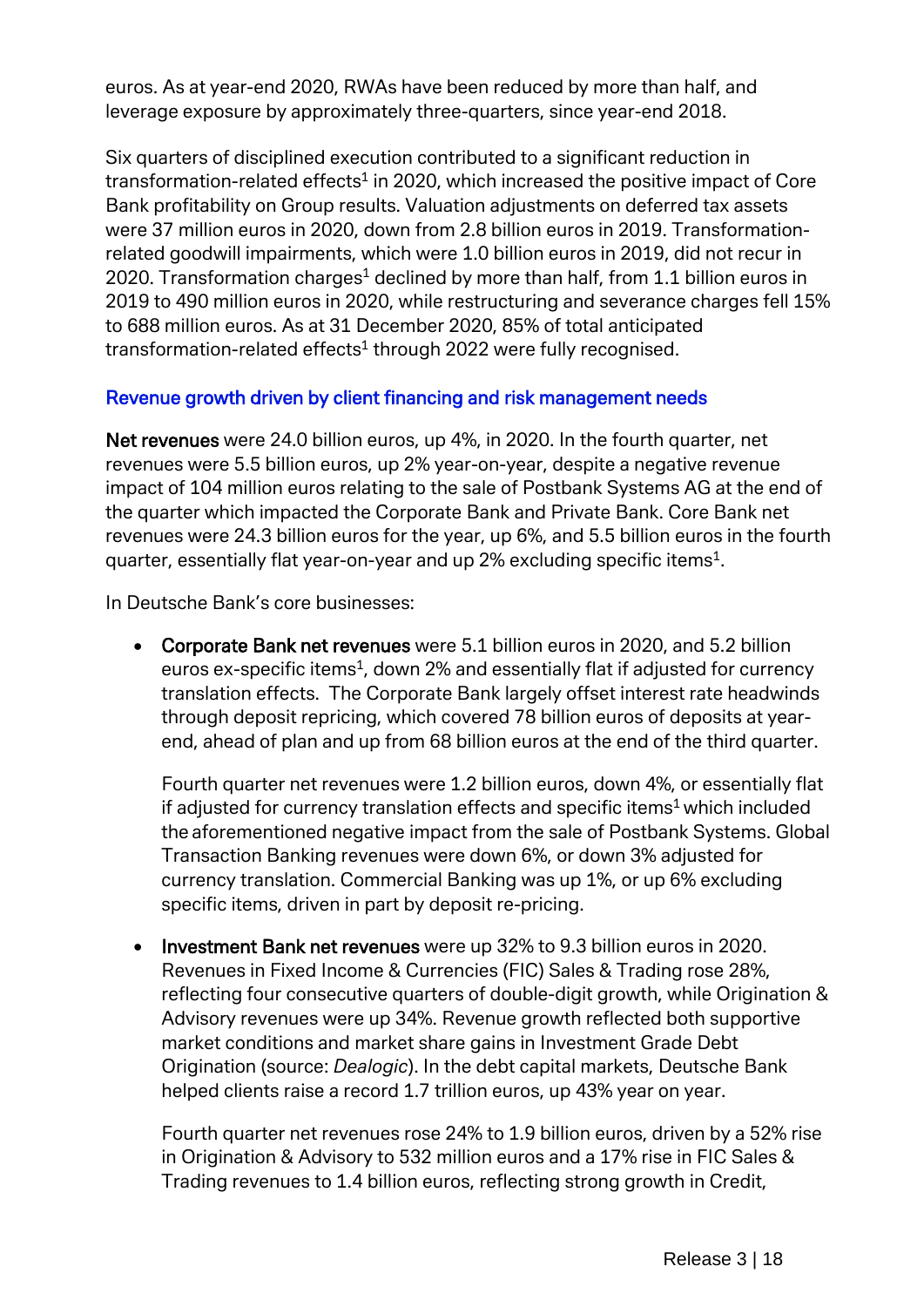Emerging Markets and FX revenues. Deutsche Bank led the European Union's inaugural Social Bond, raising 17 billion euros, and ranked no. 1 in Origination & Advisory in Germany in the fourth quarter (source: *Dealogic*). The Investment Bank achieved these results while simultaneously reducing costs and maintaining risk and capital discipline.

• Private Bank net revenues were 8.1 billion euros, down 1%, and essentially flat if adjusted for specific items<sup>1</sup> which included a negative impact of 88 million euros arising from the sale of Postbank Systems. The Private Bank largely offset significant interest rate headwinds and the impact of COVID-19 through business growth. This included net inflows of investment products, across four consecutive quarters, of 16 billion euros, net new client loans of 13 billion euros, and deposit repricing agreements on accounts with a total value of 9 billion euros. Revenues in the Private Bank Germany, which included the negative impact on the Postbank Systems sale, declined 2% to 5.0 billion euros, while revenues in the International Private Bank were essentially flat at 3.1 billion euros.

Fourth quarter net revenues were 2.0 billion euros, down 1% on a reported basis, and up  $1\%$  ex-specific items<sup>1</sup> which included the negative impact on the sale of Postbank Systems. Sustained business growth, and higher fee income from insurance partnerships, largely offset headwinds from interest rates and COVID-19. Fourth-quarter net inflows of investment products were 3 billion euros, and net new client loans were 4 billion euros.

• Asset Management net revenues were 2.2 billion euros, down 4% in 2020. In the fourth quarter, net revenues were 599 million euros, down 11%, or 9% on a currency-adjusted basis, reflecting the non-recurrence of certain significant performance fees in the prior year quarter. Management fees remained essentially stable year-on-year, as the positive impact of client flows and market development offset industry-wide margin compression.

Net asset inflows were 14 billion euros in the quarter, bringing full-year net inflows to a record 30 billion euros. This included 9 billion euros in environmental, social and governance (ESG) assets. Assets under Management ended 2020 at 793 billion euros, up by 25 billion euros over the year. The year-end total included 91 billion euros in ESG assets, up 23%.

#### Further progress on costs, with full-year 2020 target delivered

Noninterest expenses were down 15% to 21.2 billion euros in 2020. Deutsche Bank achieved its full-year target of 19.5 billion euros, down 9%, in adjusted costs extransformation charges<sup>1</sup> and Prime Finance-related reimbursable expenses. The bank reaffirmed its 2022 targets for adjusted cost reduction.

In the fourth quarter, noninterest expenses were 5.0 billion euros, down 21% year-onyear. Adjusted costs ex-transformation charges<sup>1</sup> were reduced by 8% to 4.6 billion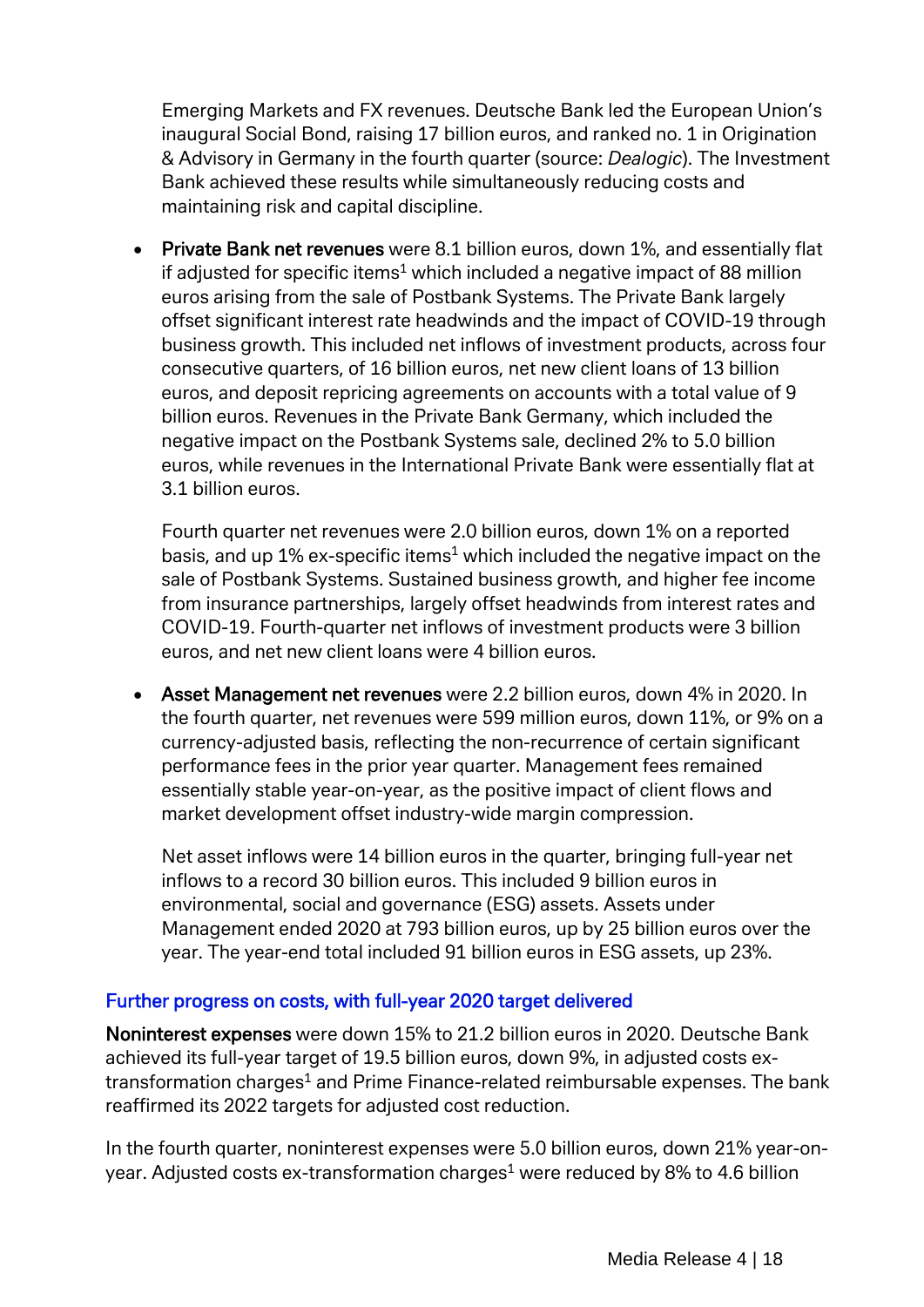euros if adjusted for 81 million euros of expenses eligible for reimbursement related to Prime Finance. Deutsche Bank has now delivered twelve consecutive quarters of year-on-year reductions in quarterly adjusted costs ex-transformation charges and bank levies $<sup>1</sup>$ .</sup>

#### Provision for credit losses in line with guidance

For the full year 2020, provision for credit losses was 1.8 billion euros, versus 723 million euros in 2019. At 41 basis points of average loans, provisions were in line with Deutsche Bank's guidance of between 35 and 45 basis points of average loans for the year. Including fourth-quarter provisions, allowances for credit losses were 4.8 billion euros, or 111 basis points of loans, as at 31 December 2020, versus 4.0 billion euros at the end of 2019.

Fourth-quarter provision for credit losses was 251 million euros, 23 basis points of average loans on an annualised basis, in line with guidance, as Deutsche Bank continued to benefit from a high-quality loan book and disciplined risk management framework.

#### Maintained capital, balance sheet and liquidity strength

The Common Equity Tier 1 (CET1) ratio rose from 13.3% to 13.6% during the fourth quarter, and thus ended 2020 essentially unchanged versus year-end 2019 and 316 basis points above regulatory requirements. The fourth-quarter development reflected the positive impact of changes to Capital Requirements Regulation (CRR 2), and a positive contribution from the aforementioned progress on de-risking in the Capital Release Unit. These were partly offset by the impact of RWA increases to support growth in core businesses.

An expected increase in RWA of approximately 4 billion euros related to the European Central Bank's Targeted Review of Internal Models (TRIM), originally anticipated in the fourth quarter of 2020, is now expected in 2021.

The Leverage Ratio increased to 4.7% (fully loaded) in the quarter, up 24 basis points over the previous quarter, excluding certain central bank deposit balances. Including these balances, the Leverage Ratio would have been 4.3% at year-end, up from 4.1% in the previous quarter. The quarter-on-quarter increase predominantly reflects the aforementioned positive capital effects. On a phase-in basis, the Leverage Ratio rose from 4.5% to 4.8% in the quarter.

Liquidity Reserves were 243 billion euros at the end of 2020, 21 billion euros higher than at year-end 2019. The Liquidity Coverage Ratio was 145% and the surplus over regulatory requirements was 66 billion euros.

#### More than 40 billion euros in sustainable financing and investment

Sustainable financing and investment volumes were over 40 billion euros in 2020, well ahead of the bank's target threshold of 20 billion euros for the year. Sustainable financing volumes in the Investment Bank exceeded 20 billion euros, while the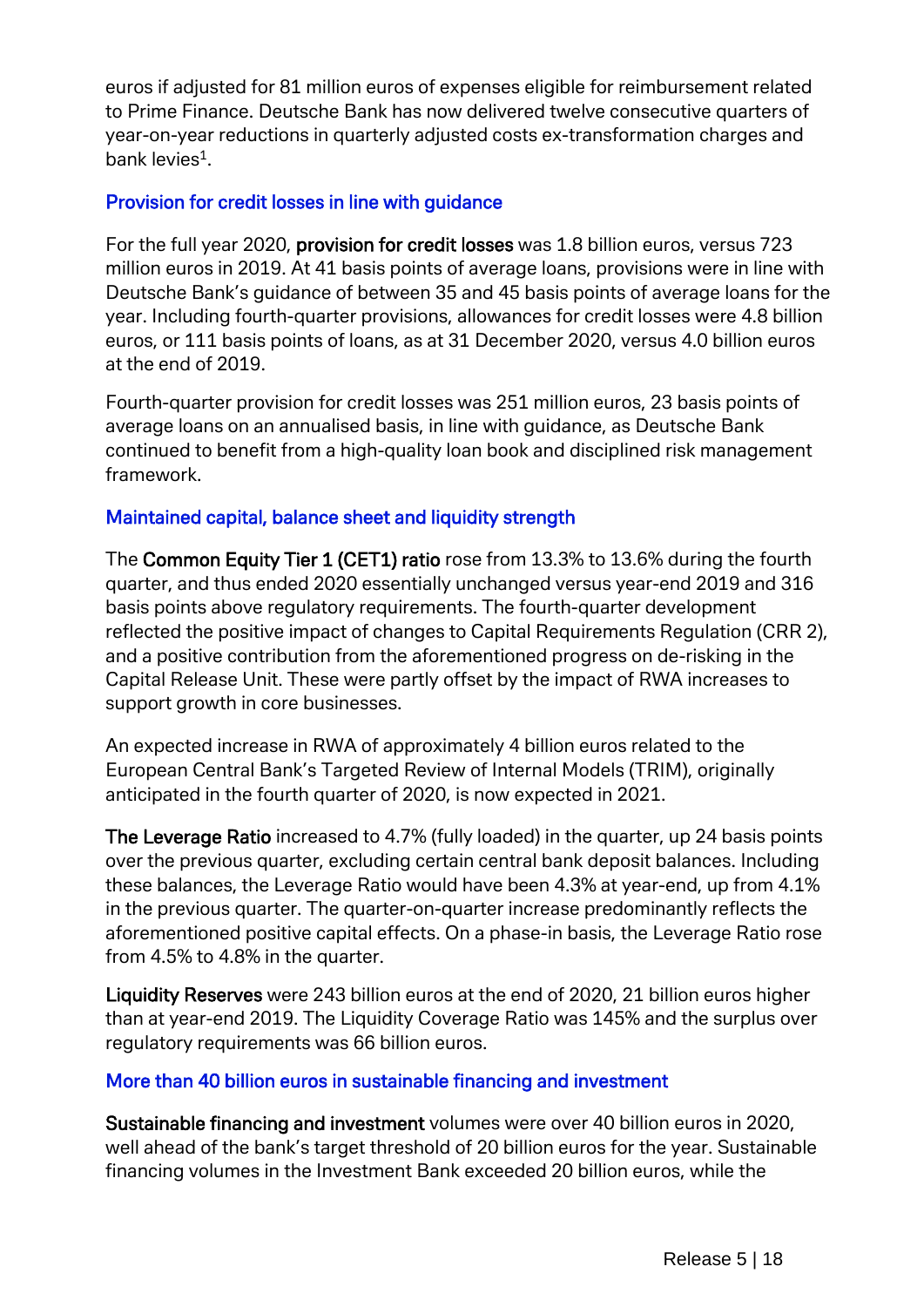Corporate Bank provided its clients more than 5 billion euros of ESG financing. The Private Bank's contribution to Deutsche Bank's 2020 sustainable finance and investing targets included 4 billion euros of loans in Private Bank Germany and 11 billion euros of investment products as at year-end.

In addition, Asset Management attracted 9 billion euros of net inflows into ESG assets during 2020. The ESG share of total net inflows, at 30%, increased fourfold over 2019. At year-end, Asset Management's ESG assets of 91 billion euros represented over 11% of total Assets under Management.

#### Sustainability governance further strengthened

The bank launched the Sustainability Committee of the Management Board, the bank's highest level decision-making body with respect to sustainability, chaired by the CEO Christian Sewing. Deutsche Bank recently published its Green Financing Framework, paving the way for a wider range of green financing options for both the bank and clients. In the fourth quarter, the bank announced plans to tie the compensation of top-level executives to additional sustainability criteria from 2021.

#### Group results at a glance

| Dec 31,<br>Dec 31,<br>Dec 31,<br>Change<br>in $\notin$ m<br>Dec 31,<br>Absolute<br>Change<br>Absolute<br>2020<br>(unless stated otherwise)<br>2020<br>2019<br>in %<br>2019<br>in %<br>Change<br>Change<br>Net revenues:<br>Of which:<br>1,286<br>(98)<br>(2)<br>Corporate Bank (CB)<br>1,230<br>(55)<br>(4)<br>5,145<br>5,244<br>1,888<br>363<br>32<br>Investment Bank (IB)<br>1,525<br>24<br>9,283<br>7,019<br>2,265<br>8,206<br>(1)<br>Private Bank (PB)<br>1,982<br>2,003<br>(21)<br>(1)<br>8,126<br>(80)<br>671<br>Asset Management (AM)<br>599<br>(72)<br>2,229<br>2,332<br>(103)<br>(4)<br>(11)<br>Capital Release Unit (CRU)<br>(65)<br>114<br>217<br>(180)<br>(64)<br>(225)<br>(442)<br>N/M<br>(181)<br>(225)<br>N/M<br>(530)<br>147<br>(678)<br>N/M<br>Corporate & Other (C&O)<br>44<br>5,349<br>5,453<br>104<br>2<br>24,028<br>23,165<br>864<br>$\overline{4}$<br>Total net revenues<br>Provision for credit losses<br>251<br>5<br>2<br>723<br>148<br>247<br>1,792<br>1,068<br>Noninterest expenses:<br>2,475<br>2,691<br>11,142<br>(671)<br>Compensation and benefits<br>(216)<br>(8)<br>10,471<br>(6)<br>2,449<br>3,317<br>(868)<br>(26)<br>10,259<br>12,253<br>(1,993)<br>(16)<br>General and administrative expenses<br>Impairment of goodwill and other intangible assets<br>(0)<br>N/M<br>1,037<br>(1,037)<br>(100)<br>$\Omega$<br>$\Omega$<br>$\Omega$<br>387<br>(284)<br>485<br>644<br>Restructuring activities<br>103<br>(73)<br>(159)<br>(25)<br>5,027<br>6,395<br>21,216<br>25,076<br>(1, 368)<br>(21)<br>(3,860)<br>(15)<br>Total noninterest expenses<br>175<br>N/M<br>1,021<br>N/M<br>Profit (loss) before tax<br>(1, 293)<br>1,467<br>(2,634)<br>3,655<br>(205)<br>(2, 233)<br>(14)<br>191<br>N/M<br>397<br>2,630<br>(85)<br>Income tax expense (benefit)<br>(1,483)<br>N/M<br>(5, 265)<br>5,888<br>N/M<br>Profit (loss)<br>189<br>1,672<br>624<br>3<br>Profit (loss) attributable to noncontrolling interests<br>42<br>35<br>20<br>129<br>125<br>7<br>$\overline{4}$<br>Profit (loss) attributable to Deutsche Bank<br>1,665<br>5,885<br>shareholders and additional equity components<br>147<br>(1, 518)<br>N/M<br>495<br>(5, 390)<br>N/M<br>Profit (loss) attributable to additional equity<br>96<br>83<br>12<br>15<br>382<br>328<br>53<br>16<br>components<br>Profit (loss) attributable to Deutsche Bank<br>51<br>(1,602)<br>1,653<br>N/M<br>(5,718)<br>5,831<br>N/M<br>113<br>shareholders<br>(0.0)<br>(0.0)<br>13.6%<br>Common Equity Tier 1 capital ratio<br>13.6%<br>13.6%<br>N/M<br>13.6%<br>N/M<br>ppt<br>ppt<br>4.7%<br>4.2%<br>N/M<br>4.7%<br>4.2%<br>$0.5$ ppt<br>$0.5$ ppt<br>N/M<br>Leverage ratio (fully loaded)<br>Loans (gross of allowance for loan losses, in $\epsilon$ bn) <sup>1</sup><br>432<br>434<br>(2)<br>(0)<br>432<br>434<br>(2)<br>(0)<br>568<br>568<br>Deposits (in $\epsilon$ bn) <sup>1</sup><br>572<br>(4)<br>572<br>(1)<br>(1)<br>(4)<br>Employees (full-time equivalent) <sup>1</sup><br>84,659<br>87,597<br>(3)<br>84,659<br>87,597<br>(2,938)<br>(3)<br>(2,938) | Three months<br>ended |  | Twelve months<br>ended |  |  |
|----------------------------------------------------------------------------------------------------------------------------------------------------------------------------------------------------------------------------------------------------------------------------------------------------------------------------------------------------------------------------------------------------------------------------------------------------------------------------------------------------------------------------------------------------------------------------------------------------------------------------------------------------------------------------------------------------------------------------------------------------------------------------------------------------------------------------------------------------------------------------------------------------------------------------------------------------------------------------------------------------------------------------------------------------------------------------------------------------------------------------------------------------------------------------------------------------------------------------------------------------------------------------------------------------------------------------------------------------------------------------------------------------------------------------------------------------------------------------------------------------------------------------------------------------------------------------------------------------------------------------------------------------------------------------------------------------------------------------------------------------------------------------------------------------------------------------------------------------------------------------------------------------------------------------------------------------------------------------------------------------------------------------------------------------------------------------------------------------------------------------------------------------------------------------------------------------------------------------------------------------------------------------------------------------------------------------------------------------------------------------------------------------------------------------------------------------------------------------------------------------------------------------------------------------------------------------------------------------------------------------------------------------------------------------------------------------------------------------------------------------------------------------------------------------------------------------------------------------------------------------------------------------------------------------------------------------------------------------------------------------------------------------------|-----------------------|--|------------------------|--|--|
|                                                                                                                                                                                                                                                                                                                                                                                                                                                                                                                                                                                                                                                                                                                                                                                                                                                                                                                                                                                                                                                                                                                                                                                                                                                                                                                                                                                                                                                                                                                                                                                                                                                                                                                                                                                                                                                                                                                                                                                                                                                                                                                                                                                                                                                                                                                                                                                                                                                                                                                                                                                                                                                                                                                                                                                                                                                                                                                                                                                                                                  |                       |  |                        |  |  |
|                                                                                                                                                                                                                                                                                                                                                                                                                                                                                                                                                                                                                                                                                                                                                                                                                                                                                                                                                                                                                                                                                                                                                                                                                                                                                                                                                                                                                                                                                                                                                                                                                                                                                                                                                                                                                                                                                                                                                                                                                                                                                                                                                                                                                                                                                                                                                                                                                                                                                                                                                                                                                                                                                                                                                                                                                                                                                                                                                                                                                                  |                       |  |                        |  |  |
|                                                                                                                                                                                                                                                                                                                                                                                                                                                                                                                                                                                                                                                                                                                                                                                                                                                                                                                                                                                                                                                                                                                                                                                                                                                                                                                                                                                                                                                                                                                                                                                                                                                                                                                                                                                                                                                                                                                                                                                                                                                                                                                                                                                                                                                                                                                                                                                                                                                                                                                                                                                                                                                                                                                                                                                                                                                                                                                                                                                                                                  |                       |  |                        |  |  |
|                                                                                                                                                                                                                                                                                                                                                                                                                                                                                                                                                                                                                                                                                                                                                                                                                                                                                                                                                                                                                                                                                                                                                                                                                                                                                                                                                                                                                                                                                                                                                                                                                                                                                                                                                                                                                                                                                                                                                                                                                                                                                                                                                                                                                                                                                                                                                                                                                                                                                                                                                                                                                                                                                                                                                                                                                                                                                                                                                                                                                                  |                       |  |                        |  |  |
|                                                                                                                                                                                                                                                                                                                                                                                                                                                                                                                                                                                                                                                                                                                                                                                                                                                                                                                                                                                                                                                                                                                                                                                                                                                                                                                                                                                                                                                                                                                                                                                                                                                                                                                                                                                                                                                                                                                                                                                                                                                                                                                                                                                                                                                                                                                                                                                                                                                                                                                                                                                                                                                                                                                                                                                                                                                                                                                                                                                                                                  |                       |  |                        |  |  |
|                                                                                                                                                                                                                                                                                                                                                                                                                                                                                                                                                                                                                                                                                                                                                                                                                                                                                                                                                                                                                                                                                                                                                                                                                                                                                                                                                                                                                                                                                                                                                                                                                                                                                                                                                                                                                                                                                                                                                                                                                                                                                                                                                                                                                                                                                                                                                                                                                                                                                                                                                                                                                                                                                                                                                                                                                                                                                                                                                                                                                                  |                       |  |                        |  |  |
|                                                                                                                                                                                                                                                                                                                                                                                                                                                                                                                                                                                                                                                                                                                                                                                                                                                                                                                                                                                                                                                                                                                                                                                                                                                                                                                                                                                                                                                                                                                                                                                                                                                                                                                                                                                                                                                                                                                                                                                                                                                                                                                                                                                                                                                                                                                                                                                                                                                                                                                                                                                                                                                                                                                                                                                                                                                                                                                                                                                                                                  |                       |  |                        |  |  |
|                                                                                                                                                                                                                                                                                                                                                                                                                                                                                                                                                                                                                                                                                                                                                                                                                                                                                                                                                                                                                                                                                                                                                                                                                                                                                                                                                                                                                                                                                                                                                                                                                                                                                                                                                                                                                                                                                                                                                                                                                                                                                                                                                                                                                                                                                                                                                                                                                                                                                                                                                                                                                                                                                                                                                                                                                                                                                                                                                                                                                                  |                       |  |                        |  |  |
|                                                                                                                                                                                                                                                                                                                                                                                                                                                                                                                                                                                                                                                                                                                                                                                                                                                                                                                                                                                                                                                                                                                                                                                                                                                                                                                                                                                                                                                                                                                                                                                                                                                                                                                                                                                                                                                                                                                                                                                                                                                                                                                                                                                                                                                                                                                                                                                                                                                                                                                                                                                                                                                                                                                                                                                                                                                                                                                                                                                                                                  |                       |  |                        |  |  |
|                                                                                                                                                                                                                                                                                                                                                                                                                                                                                                                                                                                                                                                                                                                                                                                                                                                                                                                                                                                                                                                                                                                                                                                                                                                                                                                                                                                                                                                                                                                                                                                                                                                                                                                                                                                                                                                                                                                                                                                                                                                                                                                                                                                                                                                                                                                                                                                                                                                                                                                                                                                                                                                                                                                                                                                                                                                                                                                                                                                                                                  |                       |  |                        |  |  |
|                                                                                                                                                                                                                                                                                                                                                                                                                                                                                                                                                                                                                                                                                                                                                                                                                                                                                                                                                                                                                                                                                                                                                                                                                                                                                                                                                                                                                                                                                                                                                                                                                                                                                                                                                                                                                                                                                                                                                                                                                                                                                                                                                                                                                                                                                                                                                                                                                                                                                                                                                                                                                                                                                                                                                                                                                                                                                                                                                                                                                                  |                       |  |                        |  |  |
|                                                                                                                                                                                                                                                                                                                                                                                                                                                                                                                                                                                                                                                                                                                                                                                                                                                                                                                                                                                                                                                                                                                                                                                                                                                                                                                                                                                                                                                                                                                                                                                                                                                                                                                                                                                                                                                                                                                                                                                                                                                                                                                                                                                                                                                                                                                                                                                                                                                                                                                                                                                                                                                                                                                                                                                                                                                                                                                                                                                                                                  |                       |  |                        |  |  |
|                                                                                                                                                                                                                                                                                                                                                                                                                                                                                                                                                                                                                                                                                                                                                                                                                                                                                                                                                                                                                                                                                                                                                                                                                                                                                                                                                                                                                                                                                                                                                                                                                                                                                                                                                                                                                                                                                                                                                                                                                                                                                                                                                                                                                                                                                                                                                                                                                                                                                                                                                                                                                                                                                                                                                                                                                                                                                                                                                                                                                                  |                       |  |                        |  |  |
|                                                                                                                                                                                                                                                                                                                                                                                                                                                                                                                                                                                                                                                                                                                                                                                                                                                                                                                                                                                                                                                                                                                                                                                                                                                                                                                                                                                                                                                                                                                                                                                                                                                                                                                                                                                                                                                                                                                                                                                                                                                                                                                                                                                                                                                                                                                                                                                                                                                                                                                                                                                                                                                                                                                                                                                                                                                                                                                                                                                                                                  |                       |  |                        |  |  |
|                                                                                                                                                                                                                                                                                                                                                                                                                                                                                                                                                                                                                                                                                                                                                                                                                                                                                                                                                                                                                                                                                                                                                                                                                                                                                                                                                                                                                                                                                                                                                                                                                                                                                                                                                                                                                                                                                                                                                                                                                                                                                                                                                                                                                                                                                                                                                                                                                                                                                                                                                                                                                                                                                                                                                                                                                                                                                                                                                                                                                                  |                       |  |                        |  |  |
|                                                                                                                                                                                                                                                                                                                                                                                                                                                                                                                                                                                                                                                                                                                                                                                                                                                                                                                                                                                                                                                                                                                                                                                                                                                                                                                                                                                                                                                                                                                                                                                                                                                                                                                                                                                                                                                                                                                                                                                                                                                                                                                                                                                                                                                                                                                                                                                                                                                                                                                                                                                                                                                                                                                                                                                                                                                                                                                                                                                                                                  |                       |  |                        |  |  |
|                                                                                                                                                                                                                                                                                                                                                                                                                                                                                                                                                                                                                                                                                                                                                                                                                                                                                                                                                                                                                                                                                                                                                                                                                                                                                                                                                                                                                                                                                                                                                                                                                                                                                                                                                                                                                                                                                                                                                                                                                                                                                                                                                                                                                                                                                                                                                                                                                                                                                                                                                                                                                                                                                                                                                                                                                                                                                                                                                                                                                                  |                       |  |                        |  |  |
|                                                                                                                                                                                                                                                                                                                                                                                                                                                                                                                                                                                                                                                                                                                                                                                                                                                                                                                                                                                                                                                                                                                                                                                                                                                                                                                                                                                                                                                                                                                                                                                                                                                                                                                                                                                                                                                                                                                                                                                                                                                                                                                                                                                                                                                                                                                                                                                                                                                                                                                                                                                                                                                                                                                                                                                                                                                                                                                                                                                                                                  |                       |  |                        |  |  |
|                                                                                                                                                                                                                                                                                                                                                                                                                                                                                                                                                                                                                                                                                                                                                                                                                                                                                                                                                                                                                                                                                                                                                                                                                                                                                                                                                                                                                                                                                                                                                                                                                                                                                                                                                                                                                                                                                                                                                                                                                                                                                                                                                                                                                                                                                                                                                                                                                                                                                                                                                                                                                                                                                                                                                                                                                                                                                                                                                                                                                                  |                       |  |                        |  |  |
|                                                                                                                                                                                                                                                                                                                                                                                                                                                                                                                                                                                                                                                                                                                                                                                                                                                                                                                                                                                                                                                                                                                                                                                                                                                                                                                                                                                                                                                                                                                                                                                                                                                                                                                                                                                                                                                                                                                                                                                                                                                                                                                                                                                                                                                                                                                                                                                                                                                                                                                                                                                                                                                                                                                                                                                                                                                                                                                                                                                                                                  |                       |  |                        |  |  |
|                                                                                                                                                                                                                                                                                                                                                                                                                                                                                                                                                                                                                                                                                                                                                                                                                                                                                                                                                                                                                                                                                                                                                                                                                                                                                                                                                                                                                                                                                                                                                                                                                                                                                                                                                                                                                                                                                                                                                                                                                                                                                                                                                                                                                                                                                                                                                                                                                                                                                                                                                                                                                                                                                                                                                                                                                                                                                                                                                                                                                                  |                       |  |                        |  |  |
|                                                                                                                                                                                                                                                                                                                                                                                                                                                                                                                                                                                                                                                                                                                                                                                                                                                                                                                                                                                                                                                                                                                                                                                                                                                                                                                                                                                                                                                                                                                                                                                                                                                                                                                                                                                                                                                                                                                                                                                                                                                                                                                                                                                                                                                                                                                                                                                                                                                                                                                                                                                                                                                                                                                                                                                                                                                                                                                                                                                                                                  |                       |  |                        |  |  |
|                                                                                                                                                                                                                                                                                                                                                                                                                                                                                                                                                                                                                                                                                                                                                                                                                                                                                                                                                                                                                                                                                                                                                                                                                                                                                                                                                                                                                                                                                                                                                                                                                                                                                                                                                                                                                                                                                                                                                                                                                                                                                                                                                                                                                                                                                                                                                                                                                                                                                                                                                                                                                                                                                                                                                                                                                                                                                                                                                                                                                                  |                       |  |                        |  |  |
|                                                                                                                                                                                                                                                                                                                                                                                                                                                                                                                                                                                                                                                                                                                                                                                                                                                                                                                                                                                                                                                                                                                                                                                                                                                                                                                                                                                                                                                                                                                                                                                                                                                                                                                                                                                                                                                                                                                                                                                                                                                                                                                                                                                                                                                                                                                                                                                                                                                                                                                                                                                                                                                                                                                                                                                                                                                                                                                                                                                                                                  |                       |  |                        |  |  |
|                                                                                                                                                                                                                                                                                                                                                                                                                                                                                                                                                                                                                                                                                                                                                                                                                                                                                                                                                                                                                                                                                                                                                                                                                                                                                                                                                                                                                                                                                                                                                                                                                                                                                                                                                                                                                                                                                                                                                                                                                                                                                                                                                                                                                                                                                                                                                                                                                                                                                                                                                                                                                                                                                                                                                                                                                                                                                                                                                                                                                                  |                       |  |                        |  |  |
|                                                                                                                                                                                                                                                                                                                                                                                                                                                                                                                                                                                                                                                                                                                                                                                                                                                                                                                                                                                                                                                                                                                                                                                                                                                                                                                                                                                                                                                                                                                                                                                                                                                                                                                                                                                                                                                                                                                                                                                                                                                                                                                                                                                                                                                                                                                                                                                                                                                                                                                                                                                                                                                                                                                                                                                                                                                                                                                                                                                                                                  |                       |  |                        |  |  |
|                                                                                                                                                                                                                                                                                                                                                                                                                                                                                                                                                                                                                                                                                                                                                                                                                                                                                                                                                                                                                                                                                                                                                                                                                                                                                                                                                                                                                                                                                                                                                                                                                                                                                                                                                                                                                                                                                                                                                                                                                                                                                                                                                                                                                                                                                                                                                                                                                                                                                                                                                                                                                                                                                                                                                                                                                                                                                                                                                                                                                                  |                       |  |                        |  |  |
|                                                                                                                                                                                                                                                                                                                                                                                                                                                                                                                                                                                                                                                                                                                                                                                                                                                                                                                                                                                                                                                                                                                                                                                                                                                                                                                                                                                                                                                                                                                                                                                                                                                                                                                                                                                                                                                                                                                                                                                                                                                                                                                                                                                                                                                                                                                                                                                                                                                                                                                                                                                                                                                                                                                                                                                                                                                                                                                                                                                                                                  |                       |  |                        |  |  |
|                                                                                                                                                                                                                                                                                                                                                                                                                                                                                                                                                                                                                                                                                                                                                                                                                                                                                                                                                                                                                                                                                                                                                                                                                                                                                                                                                                                                                                                                                                                                                                                                                                                                                                                                                                                                                                                                                                                                                                                                                                                                                                                                                                                                                                                                                                                                                                                                                                                                                                                                                                                                                                                                                                                                                                                                                                                                                                                                                                                                                                  |                       |  |                        |  |  |
|                                                                                                                                                                                                                                                                                                                                                                                                                                                                                                                                                                                                                                                                                                                                                                                                                                                                                                                                                                                                                                                                                                                                                                                                                                                                                                                                                                                                                                                                                                                                                                                                                                                                                                                                                                                                                                                                                                                                                                                                                                                                                                                                                                                                                                                                                                                                                                                                                                                                                                                                                                                                                                                                                                                                                                                                                                                                                                                                                                                                                                  |                       |  |                        |  |  |
|                                                                                                                                                                                                                                                                                                                                                                                                                                                                                                                                                                                                                                                                                                                                                                                                                                                                                                                                                                                                                                                                                                                                                                                                                                                                                                                                                                                                                                                                                                                                                                                                                                                                                                                                                                                                                                                                                                                                                                                                                                                                                                                                                                                                                                                                                                                                                                                                                                                                                                                                                                                                                                                                                                                                                                                                                                                                                                                                                                                                                                  |                       |  |                        |  |  |
|                                                                                                                                                                                                                                                                                                                                                                                                                                                                                                                                                                                                                                                                                                                                                                                                                                                                                                                                                                                                                                                                                                                                                                                                                                                                                                                                                                                                                                                                                                                                                                                                                                                                                                                                                                                                                                                                                                                                                                                                                                                                                                                                                                                                                                                                                                                                                                                                                                                                                                                                                                                                                                                                                                                                                                                                                                                                                                                                                                                                                                  |                       |  |                        |  |  |

N/M – Not meaningful

Prior year segmental information have been restated to the

current structure.

<sup>1</sup> As of quarter end.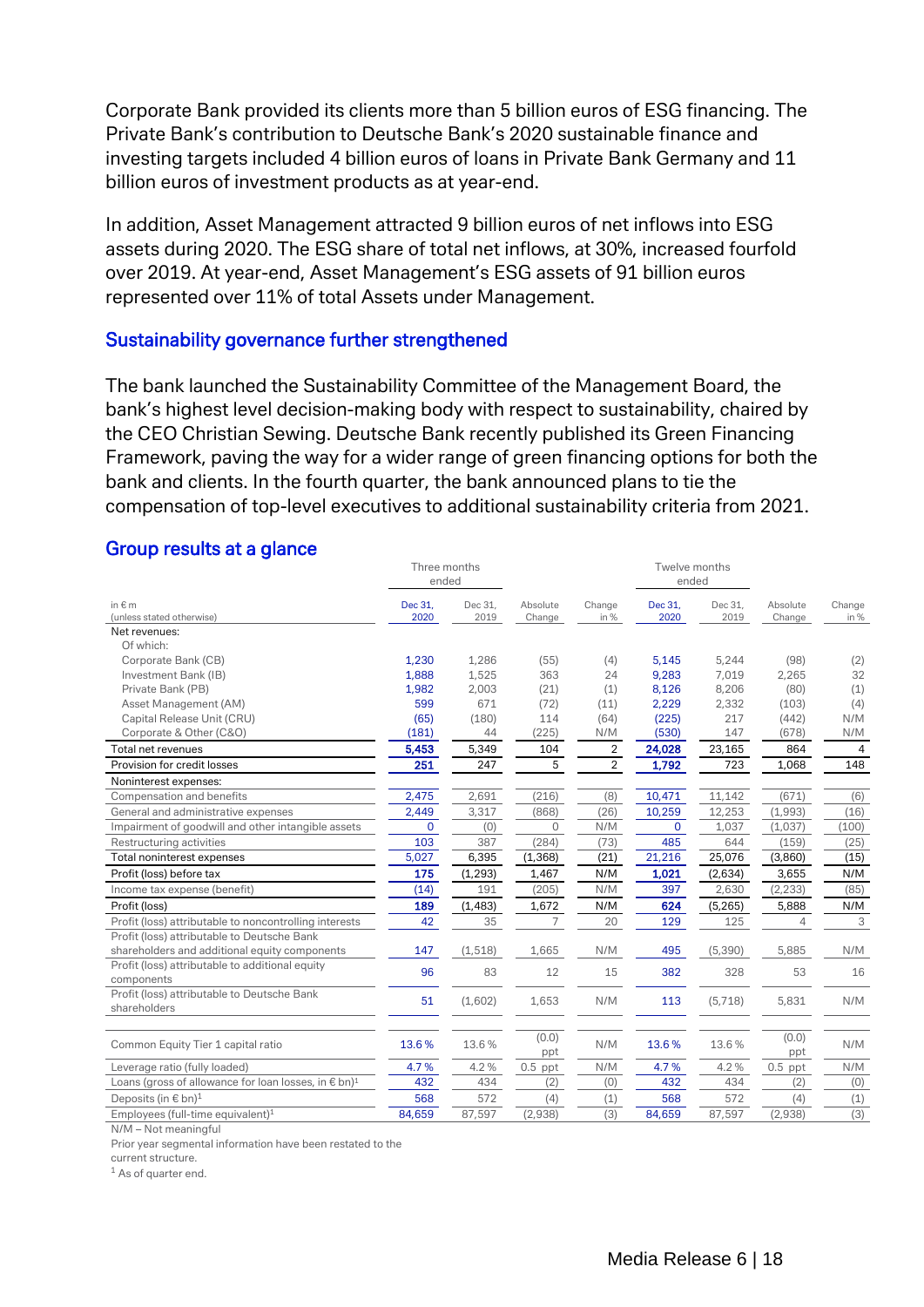#### Segment results in detail

#### Corporate Bank

The Corporate Bank reported a full year **profit before tax** of 561 million euros, up from 92 million euros in 2019, while adjusted profit before tax $1/2$  was 714 million euros, 20% below the prior year.

Full year net revenues were 5.1 billion euros, or 5.2 billion euros ex-specific items<sup>1</sup>. essentially flat year-on-year despite a challenging interest rate environment and other macro-economic headwinds. Specific items included a portion of the negative impact from the sale of Postbank Systems. Global Transaction Banking net revenues were 3% lower, as interest rate headwinds were partly offset by deposit repricing, balance sheet management initiatives and ECB tiering. Commercial Banking net revenues were 1% higher year-on-year.

Provision for credit losses was 366 million euros, up 29% year-on-year.

Non-interest expenses were 4.2 billion euros, 13% lower compared to the prior year, which included an impairment of goodwill in the second quarter. Adjusted costs extransformation charges<sup>1</sup> were down 2% year-on-year, reflecting non-compensation cost reduction initiatives, workforce reduction and the positive impact of currency translation effects.

Fourth quarter 2020 pre-tax profit in the Corporate Bank was 162 million euros, versus a loss before tax in the prior year quarter, while adjusted profit before tax<sup>1</sup> rose 36% year-on-year to 211 million euros.

Corporate Bank net revenues of 1.2 billion euros were 4% lower year-over-year, or 3% lower excluding specific items<sup>1</sup> which were driven by the Corporate Bank's portion of negative impact from the sale of Postbank Systems. Excluding the effects of currency translation and specific items, net revenues were essentially flat, as the Corporate Bank materially offset the interest rate headwinds with further deposit repricing, balance sheet management initiatives and positive business momentum. At the end of the fourth quarter, deposit repricing agreements covered accounts with a value of 78 billion euros, up from 68 billion euros at the end of the third quarter.

Global Transaction Banking net revenues of 871 million euros declined by 6% or 3% on an FX-adjusted basis. Cash Management revenues were slightly lower, as interest rate and currency translation headwinds were partly offset by deposit repricing and balance sheet management initiatives. Trade Finance and Lending revenues were essentially flat as solid performance in Lending, particularly in Germany and EMEA, was partly offset by currency translation effects. Securities Services and Trust and Agency Services revenues declined due to interest rate reductions in key markets.

Commercial Banking net revenues of 359 million euros were 1% higher than the prior year period. Excluding specific items<sup>1</sup>, driven by the negative impact from the sale of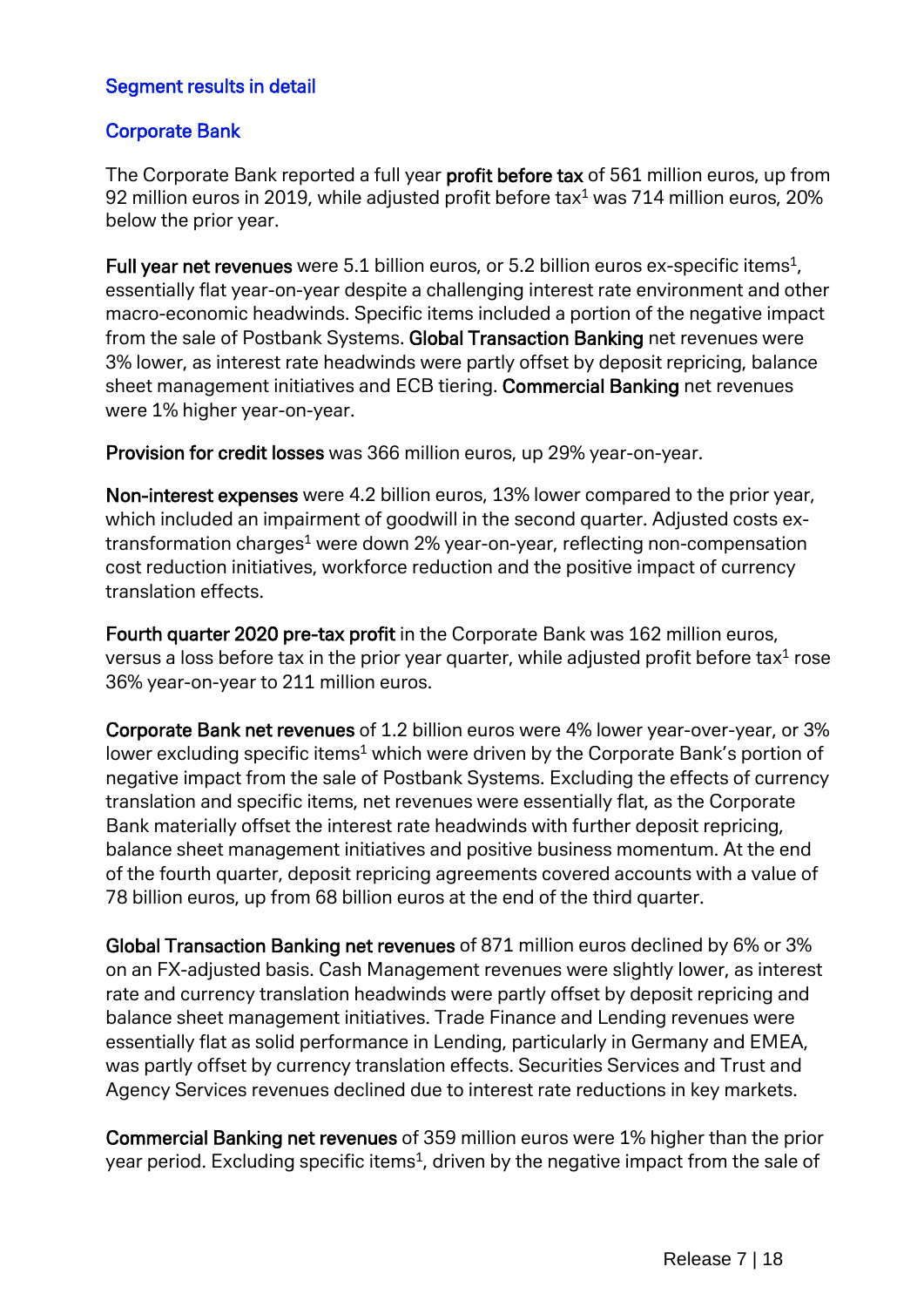Postbank Systems, net revenues grew by 6%, supported by the further roll-out of deposit repricing and net movements in episodic items.

Non-interest expenses were 995 million euros, 24% lower year-over-year, primarily due to significant reductions in transformation charges and restructuring and severance expenses compared to the prior year quarter. Adjusted costs extransformation charges<sup>1</sup> were 6% lower, mainly from non-compensation initiatives and headcount reductions, and a positive impact from currency translation.

Provisions for credit losses were 73 million euros in the quarter, down 30% versus the prior year quarter.

|                                                                           | Three months ended |         |          |        | Twelve months<br>ended |         |          |        |
|---------------------------------------------------------------------------|--------------------|---------|----------|--------|------------------------|---------|----------|--------|
| in $\notin$ m                                                             | Dec 31.            | Dec 31. | Absolute | Change | Dec 31,                | Dec 31. | Absolute | Change |
| (unless stated otherwise)                                                 | 2020               | 2019    | Change   | in %   | 2020                   | 2019    | Change   | in %   |
| Net revenues:                                                             |                    |         |          |        |                        |         |          |        |
| <b>Global Transaction Banking</b>                                         | 871                | 931     | (60)     | (6)    | 3,698                  | 3,810   | (112)    | (3)    |
| <b>Commercial Banking</b>                                                 | 359                | 355     |          |        | 1,447                  | 1,433   | 14       |        |
| Total net revenues                                                        | 1,230              | 1,286   | (55)     | (4)    | 5,145                  | 5,244   | (98)     | (2)    |
| Provision for credit losses                                               | 73                 | 104     | (31)     | (30)   | 366                    | 284     | 82       | 29     |
| Noninterest expenses:                                                     |                    |         |          |        |                        |         |          |        |
| Compensation and benefits                                                 | 265                | 277     | (13)     | (5)    | 1,064                  | 1,073   | (9)      | (1)    |
| General and administrative expenses                                       | 732                | 907     | (175)    | (19)   | 3,126                  | 3,165   | (40)     | (1)    |
| Impairment of goodwill and other intangible assets                        | 0                  | (0)     | $\Omega$ | N/M    | $\Omega$               | 492     | (492)    | N/M    |
| Restructuring activities                                                  | (1)                | 119     | (120)    | N/M    | 28                     | 137     | (108)    | (79)   |
| Total noninterest expenses                                                | 995                | 1,303   | (307)    | (24)   | 4,218                  | 4,867   | (649)    | (13)   |
| Noncontrolling interests                                                  | o                  | 0       | $\Omega$ | N/M    | n                      | 0       | 0        | N/M    |
| Profit (loss) before tax                                                  | 162                | (121)   | 283      | N/M    | 561                    | 92      | 469      | N/M    |
| Total assets (in $\epsilon$ bn) <sup>1</sup>                              | 237                | 229     | 9        | 4      | 237                    | 229     | 9        | 4      |
| Loans (gross of allowance for loan losses, in $\epsilon$ bn) <sup>1</sup> | 114                | 119     | (5)      | (4)    | 114                    | 119     | (5)      | (4)    |
| Employees (full-time equivalent) <sup>1</sup>                             | 7,368              | 7,712   | (345)    | (4)    | 7,368                  | 7,712   | (345)    | (4)    |

# Corporate Bank results at a glance

N/M – Not meaningful

Prior year segmental information have been restated to the current structure.

<sup>1</sup> As of quarter end.

# Investment Bank

The Investment Bank reported profit before tax of 3.2 billion euros for the full vear 2020 compared to 502 million euros in 2019. Adjusted profit before tax<sup>1</sup> was 3.3 billion euros, up more than three-fold compared to 929 million euros in the prior year. This increase was driven by significantly higher revenues and reductions in adjusted costs, which more than offset a rise in provision for credit losses resulting from COVID-19.

Full-year net revenues were 9.3 billion euros, up 32%, excluding specific items<sup>1</sup>. Growth was driven by the benefits of underlying market activity, strong client engagement and strategic transformation. FIC Sales & Trading revenues were up 28% to 7.1 billion euros, after four consecutive quarters of double-digit growth, driven by strong growth in Rates, Emerging Markets and FX. Revenues in Origination & Advisory were up 34% to 2.2 billion euros, driven by strength in Origination.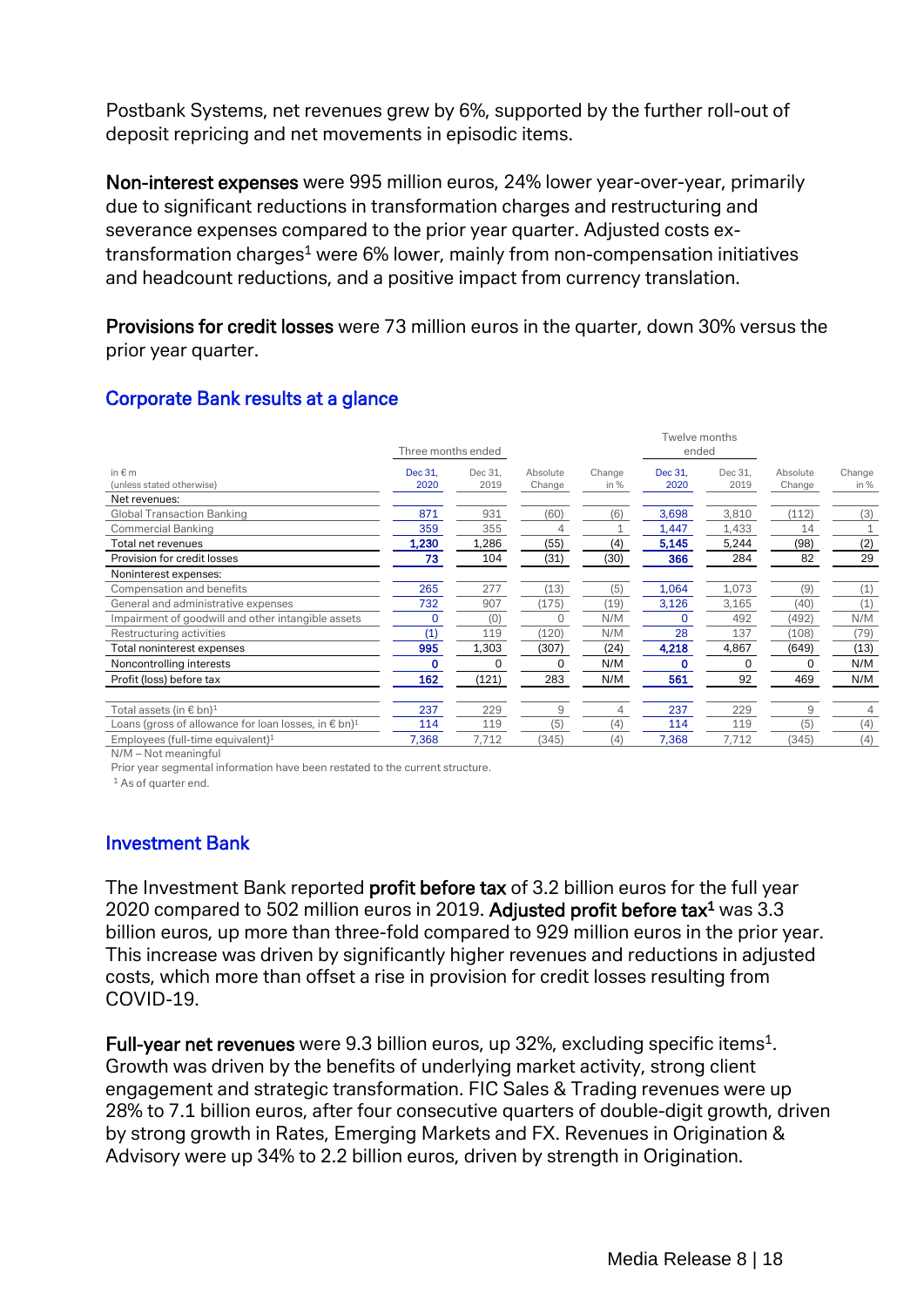Noninterest expenses were down 15% to 5.4 billion euros, driven by reductions in restructuring, litigation charges and adjusted costs. Adjusted costs ex-transformation charges1 were down 9%, reflecting lower allocations, disciplined expense management and a currency translation benefit.

Provision for credit losses was 688 million euros, or 89 basis points of average loans, versus 109 million euros in 2019. The year-on-year rise was primarily driven by COVID-19 related impairments.

Fourth-quarter net revenues were 1.9 billion euros, up 24% year-on-year and up 28% ex-specific items. Revenue growth was driven by sustained good client flows underpinned by favorable market conditions.

Fixed Income & Currency (FIC) Sales & Trading revenues of 1.4 billion euros grew by 17%, and by 21% ex-specific items, the fifth consecutive quarter of year-on-year revenue growth. Revenues in Credit Trading were significantly higher, driven by strong client engagement and supportive market conditions. Emerging Markets revenues were higher year-on-year across all regions, driven by continued improvements to the Macro Flow business. Growth in Foreign Exchange revenues was driven by elevated volatility and strength in derivatives. Rates revenues were essentially flat ex-specific items, while the Financing business showed resilience with revenues essentially unchanged year-on-year excluding currency translation impacts.

Origination & Advisory revenues were 532 million euros, up 52% year-on-year, with all business areas contributing to growth. This is the fourth consecutive quarter of revenue growth higher than growth in the fee pool (source: *Dealogic*). Deutsche Bank finished the fourth quarter as the #1 bank in Germany (source: *Dealogic*). Equity Origination revenues were significantly higher, driven by record activity in Special Purpose Acquisition Companies. Debt Origination revenues were also higher, driven by strong performance in Investment Grade debt and a consistent market share in Leverage Finance. Advisory revenues were significantly higher year-on-year, reflecting increased activity mainly in EMEA.

Non-interest expenses were 1.3 billion euros in the fourth quarter, down 19% yearon-year, due to reductions in adjusted costs and lower restructuring and severance expenses. Adjusted costs excluding transformation charges declined by 9% as a result of continued disciplined expense management and lower internal service costs.

Profit before tax was 596 million euros in the quarter, with a post-tax Return on Tangible Equity of 7.0%, versus a loss of 60 million euros in the prior year period.

|                                              | Three months ended |                 |                    |                | Twelve months<br>ended |                 |                    |                |
|----------------------------------------------|--------------------|-----------------|--------------------|----------------|------------------------|-----------------|--------------------|----------------|
| in $\epsilon$ m<br>(unless stated otherwise) | Dec 31.<br>2020    | Dec 31.<br>2019 | Absolute<br>Change | Change<br>in % | Dec 31.<br>2020        | Dec 31.<br>2019 | Absolute<br>Change | Change<br>in % |
| Net revenues:                                |                    |                 |                    |                |                        |                 |                    |                |
| Fixed Income, Currency (FIC) Sales & Trading | 1.382              | 1.181           | 201                | 17             | 7.088                  | 5.525           | 1.563              | 28             |
| Debt Origination                             | 316                | 261             | 56                 | 21             | 1.542                  | 1.119           | 423                | 38             |
| <b>Equity Origination</b>                    | 139                | 44              | 95                 | N/M            | 379                    | 149             | 231                | 155            |

#### Investment Bank results at a glance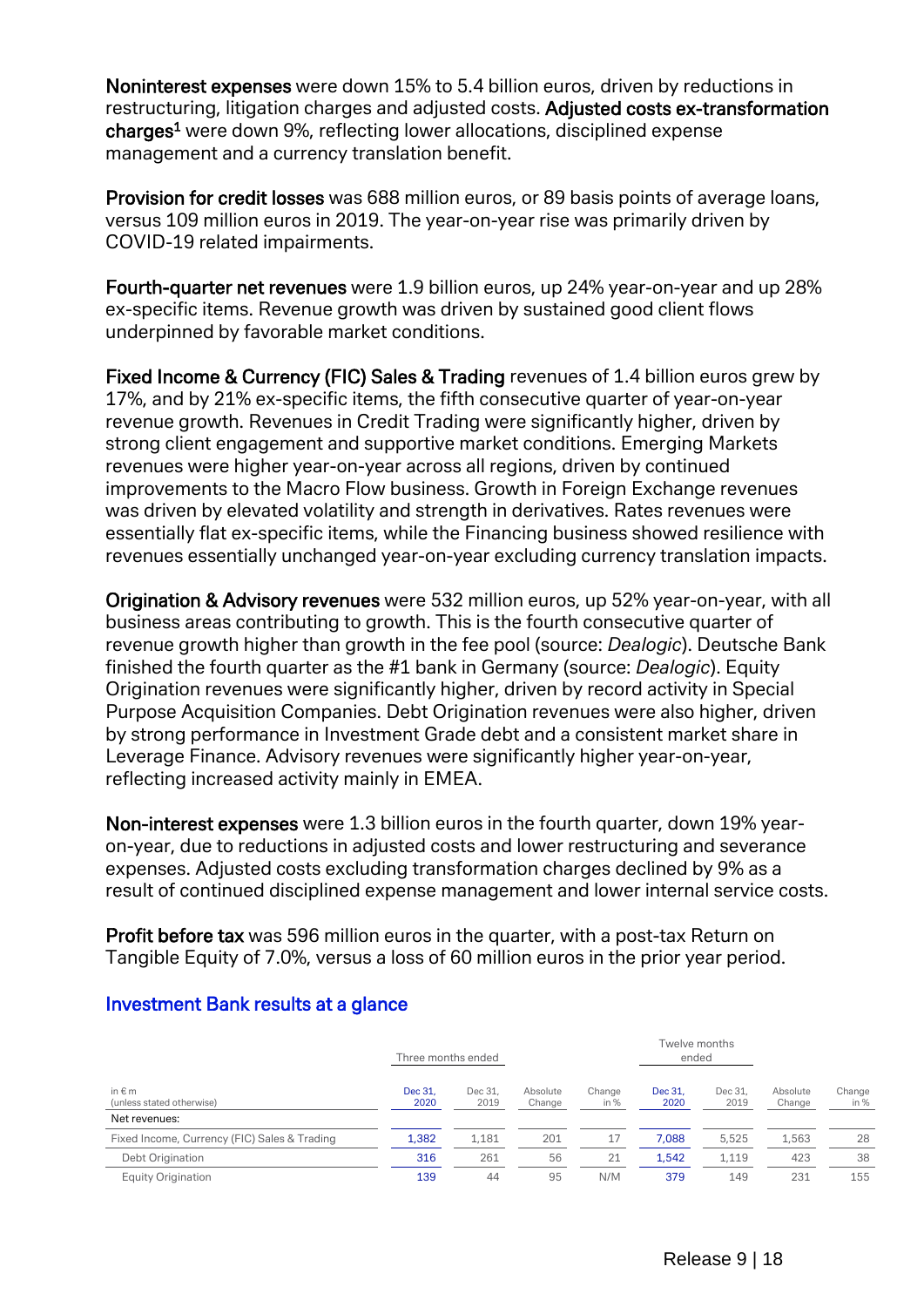| Advisory                                                                  | 76    | 45    | 31    | 70   | 277   | 370          | (93)  | (25) |
|---------------------------------------------------------------------------|-------|-------|-------|------|-------|--------------|-------|------|
| Origination & Advisory                                                    | 532   | 350   | 182   | 52   | 2,198 | 1,638        | 560   | 34   |
| Other                                                                     | (26)  | (6)   | (20)  | N/M  | (3)   | (144)        | 142   | (98) |
| Total net revenues                                                        | 1,888 | 1,525 | 363   | 24   | 9,283 | 7,019        | 2,265 | 32   |
| Provision for credit losses                                               | 30    | 38    | (8)   | (22) | 688   | 109          | 579   | N/M  |
| Noninterest expenses:                                                     |       |       |       |      |       |              |       |      |
| Compensation and benefits                                                 | 429   | 504   | (75)  | (15) | 1,906 | 1,983        | (76)  | (4)  |
| General and administrative expenses                                       | 831   | 978   | (147) | (15) | 3,493 | 4,237        | (744) | (18) |
| Impairment of goodwill and other intangible assets                        | 0     | 0     | 0     | N/M  | 0     | $\mathbf{0}$ | 0     | N/M  |
| Restructuring activities                                                  | (4)   | 65    | (69)  | N/M  | 14    | 169          | (155) | (92) |
| Total noninterest expenses                                                | 1,255 | 1,547 | (292) | (19) | 5,413 | 6,389        | (975) | (15) |
| Noncontrolling interests                                                  |       | 0     |       | N/M  | 11    | 20           | (8)   | (41) |
| Profit (loss) before tax                                                  | 596   | (60)  | 656   | N/M  | 3,171 | 502          | 2,669 | N/M  |
| Total assets (in $\epsilon$ bn) <sup>1</sup>                              | 574   | 502   | 72    | 14   | 574   | 502          | 72    | 14   |
| Loans (gross of allowance for loan losses, in $\epsilon$ bn) <sup>1</sup> | 69    | 75    | (6)   | (8)  | 69    | 75           | (6)   | (8)  |
| Employees (full-time equivalent) <sup>1</sup>                             | 4,258 | 4,351 | (93)  | (2)  | 4,258 | 4,351        | (93)  | (2)  |
|                                                                           |       |       |       |      |       |              |       |      |

N/M – Not meaningful

Prior year segmental information have been restated to the current structure.

<sup>1</sup> As of quarter end.

#### Private Bank

The Private Bank reported a loss before tax of 124 million euros for the full year 2020, compared to a loss before tax of 279 million euros in 2019. The 2020 result was impacted by 642 million euros of transformation-related effects. Adjusted profit before tax<sup>1</sup> was 493 million euros, down 3% year-on-year.

Full year 2020 net revenues were 8.1 billion euros, down 1% compared to 2019, and including the negative impact from the aforementioned sale. Revenues excluding specific items<sup>1</sup> remained stable compared to the prior year, as sustained business growth from net inflows of investment products, net new client loans and repricing measures offset significant interest rate headwinds and the impact of COVID-19.

Non-interest expenses were 7.5 billion euros, down 7% year-on-year, while adjusted costs ex-transformation charges were down 6%, primarily reflecting cost reduction initiatives and synergies from efficiency measures as the Private Bank reduced workforce to below 30,000 full-time equivalents at year end. Higher transformationrelated effects and litigation charges largely offset the non-recurrence of a goodwill impairment of 545 million euros in 2019.

Provision for credit losses of 711 million euros increased from 344 million euros in 2019, reflecting the impact of COVID-19. The prior year included higher beneficial impacts from portfolio sales and methodology changes.

Fourth-quarter profit before tax was 9 million euros, compared to a loss before tax of 261 million euros in the prior year period. Adjusted profit before tax $<sup>1</sup>$  was 216 million</sup> euros, up more than three-fold year-on-year.

Fourth-quarter revenues were 2.0 billion euros, down 1% versus the prior year quarter, reflecting the negative impact from the Postbank Systems transaction, partly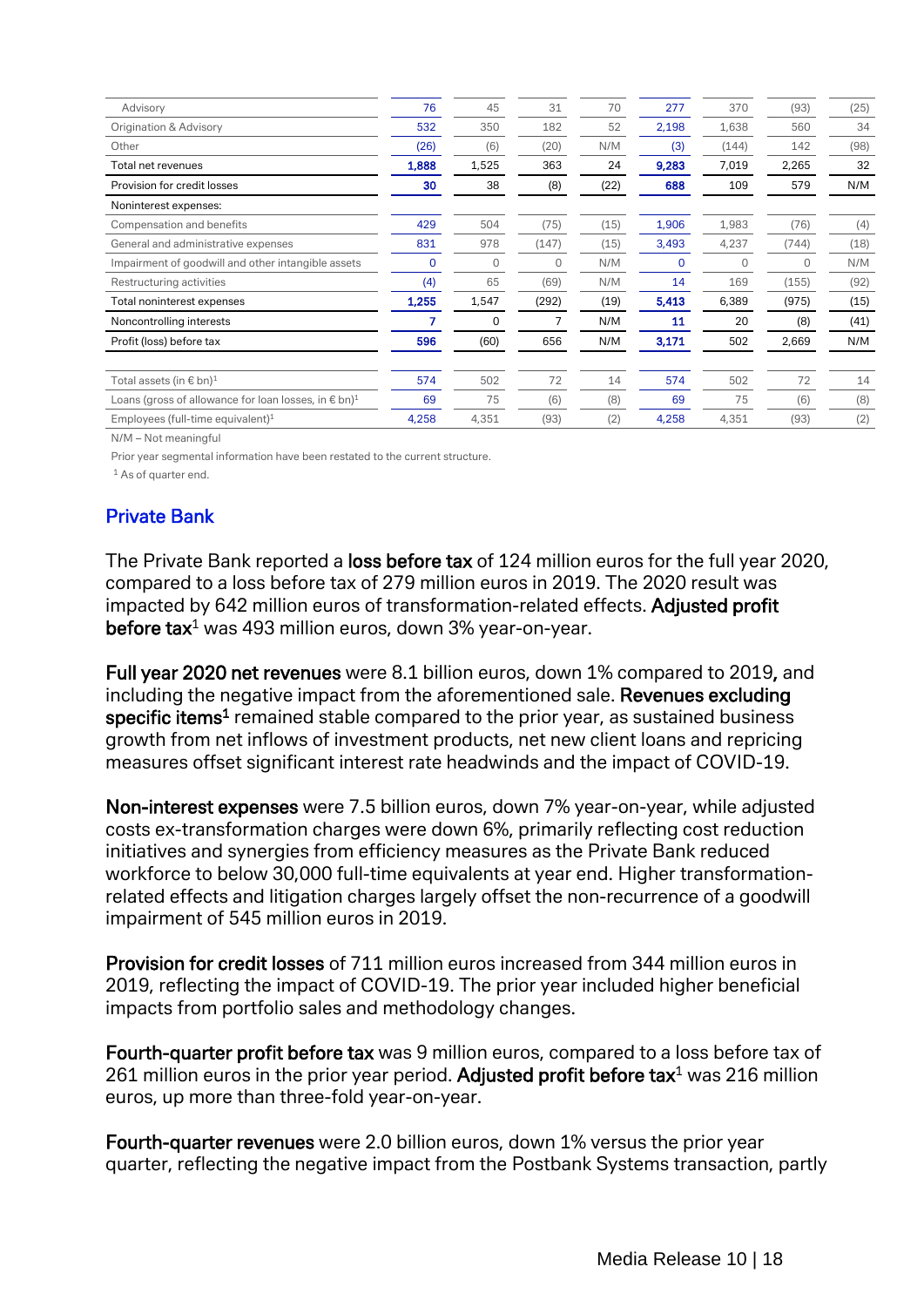offset by higher revenues from Sal. Oppenheim workout activities. Excluding these specific items, revenues increased by 1%, as business growth and higher fee income from insurance products offset the impacts of continued deposit margin compression and COVID-19. Net new client loans were 4 billion euros in the quarter.

Assets under Management increased by 17 billion euros in the quarter. This reflected net inflows of 5 billion euros, including 3 billion euros in investment products, the fourth consecutive quarter of net inflows, and market appreciation, partly offset by currency translation effects.

The Private Bank Germany achieved net revenues of 1.2 billion euros, up slightly year-on-year excluding the aforementioned negative impact from the sale of Postbank Systems. Growth in loan revenues and higher commission and fee income from investment and insurance products more than offset the impacts of deposit margin compression.

In the International Private Bank, net revenues were 791 million euros, up 2% yearon-year, or down 4% excluding the aforementioned higher contribution from Sal. Oppenheim workout activities, due to currency translation effects. Headwinds from lower interest rates and COVID-19 were partly offset by business growth, due in part to relationship managers hired in earlier periods.

Noninterest expenses of 1.8 billion euros declined by 16% compared to the prior year quarter. The current quarter included 184 million euros of transformation-related effects compared to 347 million euros in the prior year period. Adjusted costs excluding transformation charges were down 10% to 1.6 billion euros, mainly due to benefits from cost reduction and efficiency measures. The current quarter also included a one-time benefit associated with pension obligations*.*

Provision for credit losses was 173 million euros in the fourth quarter, or 29 basis points of average loans on an annualised basis.

|                                                        |                    |         |              |                | Twelve months |         |          |                |
|--------------------------------------------------------|--------------------|---------|--------------|----------------|---------------|---------|----------|----------------|
|                                                        | Three months ended |         |              |                | ended         |         |          |                |
| in $\notin$ m                                          | Dec 31.            | Dec 31. | Absolute     | Change         | Dec 31.       | Dec 31. | Absolute | Change         |
| (unless stated otherwise)                              | 2020               | 2019    | Change       | in $%$         | 2020          | 2019    | Change   | in %           |
| Net revenues:                                          |                    |         |              |                |               |         |          |                |
| Private Bank Germany                                   | 1,191              | 1,225   | (34)         | (3)            | 4,992         | 5,070   | (78)     | (2)            |
| <b>International Private Bank</b>                      | 791                | 778     | 13           | $\overline{2}$ | 3,134         | 3,137   | (3)      | (0)            |
| IPB Personal Banking 1                                 | 208                | 214     | (6)          | (3)            | 830           | 869     | (39)     | (5)            |
| IPB Private Banking and Wealth Management <sup>2</sup> | 583                | 564     | 19           | 3              | 2,304         | 2,267   | 37       | $\overline{2}$ |
| Total net revenues                                     | 1,982              | 2,003   | (21)         | (1)            | 8,126         | 8,206   | (80)     | (1)            |
| Of which:                                              |                    |         |              |                |               |         |          |                |
| Net interest income                                    | 987                | 1,147   | (160)        | (14)           | 4,475         | 4,804   | (329)    | (7)            |
| Commissions and fee income                             | 786                | 732     | 54           |                | 3,048         | 2,865   | 183      | 6              |
| Remaining income                                       | 209                | 124     | 85           | 69             | 603           | 537     | 66       | 12             |
| Provision for credit losses                            | 173                | 119     | 54           | 45             | 711           | 344     | 367      | 107            |
| Noninterest expenses:                                  |                    |         |              |                |               |         |          |                |
| Compensation and benefits                              | 674                | 738     | (64)         | (9)            | 2,884         | 2,990   | (106)    | (4)            |
| General and administrative expenses                    | 1,031              | 1,243   | (212)        | (17)           | 4,242         | 4,481   | (240)    | (5)            |
| Impairment of goodwill and other intangible assets     | 0                  | (0)     | <sup>0</sup> | N/M            | <sup>0</sup>  | 545     | (545)    | N/M            |
| Restructuring activities                               | 95                 | 165     | (70)         | (42)           | 413           | 126     | 287      | N/M            |
| Total noninterest expenses                             | 1,800              | 2,145   | (346)        | (16)           | 7,539         | 8,142   | (603)    | (7)            |
| Noncontrolling interests                               | 0                  | (0)     | 0            | N/M            | O             | (0)     |          | N/M            |
| Profit (loss) before tax                               | 9                  | (261)   | 271          | N/M            | (124)         | (279)   | 155      | (56)           |
|                                                        |                    |         |              |                |               |         |          |                |

# Private Bank results at a glance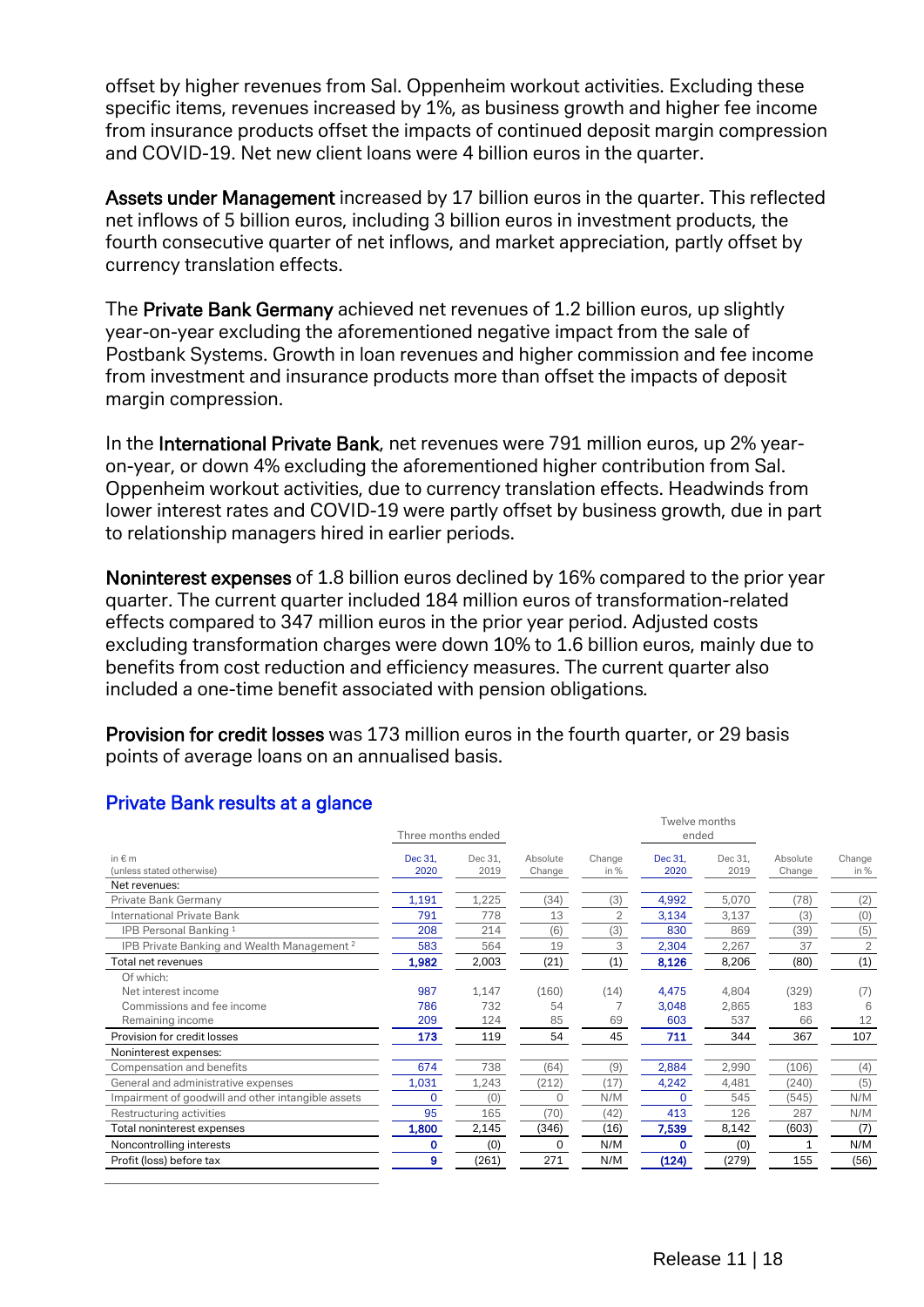| Total assets (in $\in$ bn) <sup>3</sup>                                   | 297    | 270           | 26      | 10  | 297    |        | ZU.     | 10  |
|---------------------------------------------------------------------------|--------|---------------|---------|-----|--------|--------|---------|-----|
| Loans (gross of allowance for loan losses, in $\epsilon$ bn) <sup>3</sup> | 237    | $\cap$ $\cap$ |         |     | 237    | 227    |         |     |
| Assets under Management (in $\epsilon$ bn) <sup>3</sup>                   | 493    | 482           |         |     | 493    | 482    |         |     |
| Net flows (in $\epsilon$ bn)                                              |        |               |         | N/M |        |        |         | N/M |
| Employees (full-time equivalent) <sup>3</sup>                             | 29.945 | 31,599        | (1.654) |     | 29.945 | 31,599 | (1.654) | (5) |

N/M – Not meaningful

Prior year segmental information have been restated to the current structure.

 $1$  Including small businesses in Italy, Spain and India.  $2$  Including small & mid-caps in Italy, Spain and India.  $3$ As of quarter end.

#### Asset Management

Full-year profit before tax was 544 million euros, up 16%, while adjusted profit before tax was 586 million euros. The increase was driven by significant reductions in the cost base.

Full-year net revenues were 2.2 billion euros, down 4%, due to the non-recurrence of certain fund performance fees recognised in 2019. Management fees were essentially stable year-on-year, as asset mix and asset inflows offset industry-wide margin compression.

Noninterest expenses for 2020 were 1.5 billion euros, down 11%. Adjusted costs excluding transformation charges were reduced by 10%, reflecting the strong management focus on cost efficiency and reduced activity due to the pandemic. The Cost-Income Ratio for the Asset Management segment, at 68%, improved by 5 percentage points compared to the prior year.

Fourth-quarter net revenues were 599 million euros, down 11%, predominantly reflecting the non-recurrence of certain performance fees.

Noninterest expenses were 399 million euros in the fourth quarter, down 9%. Adjusted costs, excluding transformation charges, were reduced by 7% to 390 million euros, reflecting both lower general and administrative expenses and compensation and benefits.

Profit before tax was 157 million euros in the fourth quarter, down 11% year-on-year. Adjusted profit before tax in the fourth quarter was 165 million euros.

Fourth-quarter net inflows were 14 billion euros, the highest quarterly net inflows in 2020. Full-year performance was a record 30 billion euros and, with a positive net flow rate of 4% of Assets under Management, in line with the target range of 3-5%. This was primarily driven by Passive and Cash products and further supported by Alternatives. ESG dedicated funds continued to attract strong inflows and accounted for 30% of total annual net inflows.

Assets under Management grew by 25 billion euros, or 3%, to 793 billion euros during 2020, driven by a combination of strong net inflows and positive market developments, more than offsetting the negative impact of FX movements.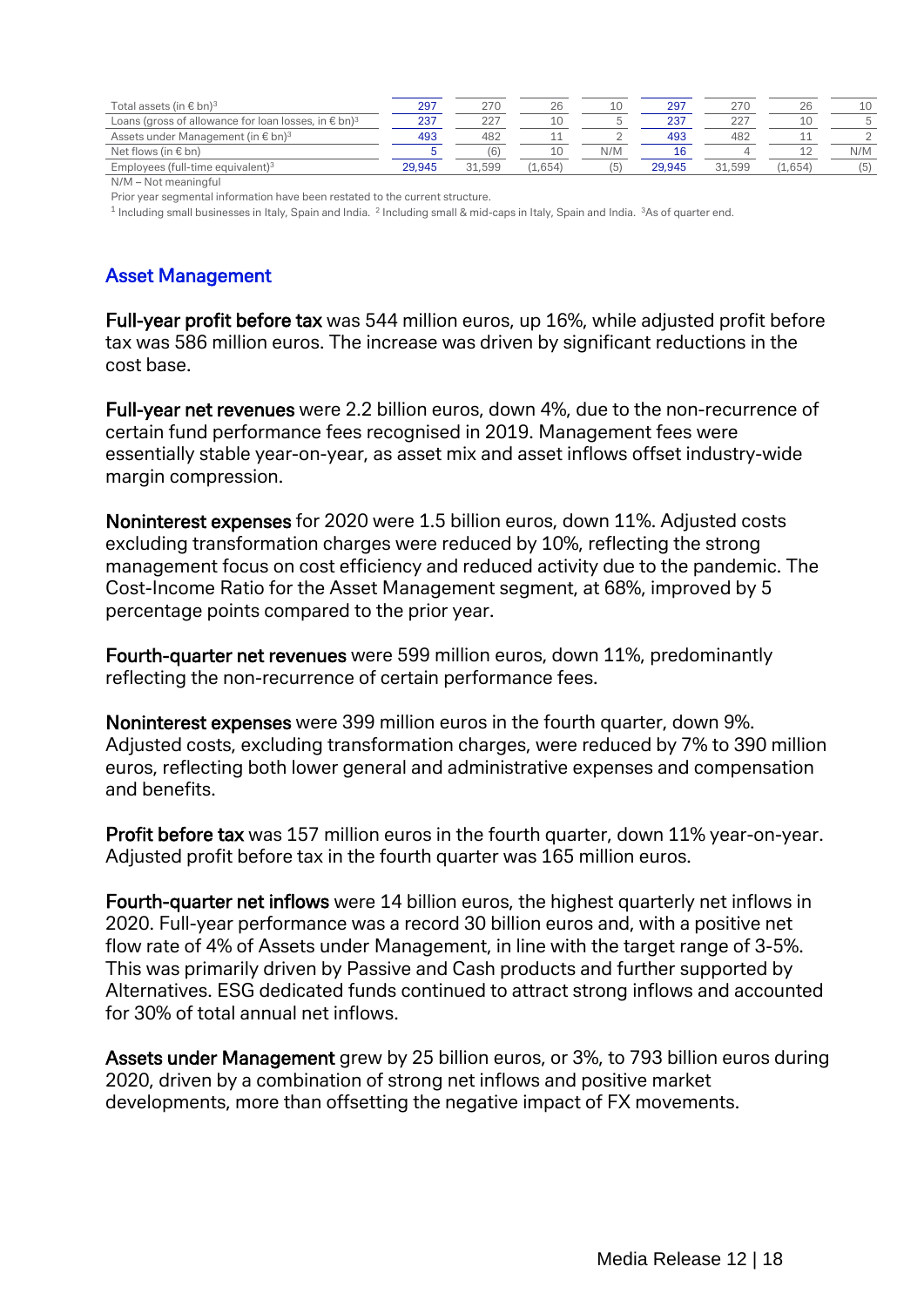| Asset Management results at a glance |  |
|--------------------------------------|--|
|--------------------------------------|--|

| Dec 31,<br>2020 | Dec 31,<br>2019 | Absolute<br>Change | Change<br>in % | Dec 31,<br>2020 | Dec 31,<br>2019 | Absolute<br>Change     | Change<br>in % |
|-----------------|-----------------|--------------------|----------------|-----------------|-----------------|------------------------|----------------|
|                 |                 |                    |                |                 |                 |                        |                |
| 551             | 552             | (1)                | (0)            | 2,136           | 2,141           | (5)                    | (0)            |
| 33              | 104             | (71)               | (68)           | 90              | 201             | (111)                  | (55)           |
| 15              | 15              | $\Omega$           | 1              | 3               | (10)            | 13                     | N/M            |
| 599             | 671             | (72)               | (11)           | 2,229           | 2,332           | (103)                  | (4)            |
| 0               | 1               | (1)                | (77)           | $\overline{2}$  | 1               | 1                      | 59             |
|                 |                 |                    |                |                 |                 |                        |                |
| 182             | 210             | (28)               | (13)           | 740             | 832             | (92)                   | (11)           |
| 205             | 230             | (25)               | (11)           | 764             | 851             | (87)                   | (10)           |
| $\mathbf 0$     | $\mathbf{0}$    | $\mathbf{0}$       | N/M            | $\mathbf 0$     | $\Omega$        | $\Omega$               | N/M            |
| 12              | (2)             | 14                 | N/M            | 22              | 29              | (6)                    | (22)           |
| 399             | 438             | (39)               | (9)            | 1,527           | 1,711           | (185)                  | (11)           |
| 43              | 55              | (12)               | (21)           | 157             | 152             | 5                      | 4              |
| 157             | 177             | (20)               | (11)           | 544             | 468             | 76                     | 16             |
| 9               | 10              | (0)                | (5)            | 9               | 10              | (0)                    | (5)            |
| 793             | 768             | 25                 | 3              | 793             | 768             | 25                     | 3              |
| 14              | 12              | 1                  | N/M            | 30              | 25              | 5                      | N/M            |
| 3,926           | 3,925           | 1                  | 0              | 3,926           | 3,925           | $\mathbf{1}$           | $\Omega$       |
|                 |                 | Three months ended |                |                 |                 | Twelve months<br>ended |                |

N/M – Not meaningful

Prior year segmental information have been restated to the current structure.

<sup>1</sup> As of quarter end.

# Corporate & Other (C&O)

C&O reported a loss before tax of 930 million euros in 2020 compared to a loss before tax of 247 million euros in the prior year, a decrease of 684 million euros, mainly driven by a negative contribution from valuation and timing differences in 2020 after gains in the prior year.

Net revenues were negative 530 million euros in 2020, compared to 147 million euros in 2019. Revenues related to valuation and timing differences were negative 86 million euros in 2020, compared to 573 million euros in 2019. This was driven by the negative mark-to-market impact of hedging activities in connection with funding arrangements, against the backdrop of tightening spreads on Deutsche Bank funding issuances leading to lower funding costs. Net revenues relating to funding and liquidity were negative 235 million euros in 2020, versus negative 204 million euros in the prior year.

Noninterest expenses were 572 million euros in 2020, an increase of 6 million euros, or 1%, compared to prior year. 2020 noninterest expenses included 168 million euros higher than planned infrastructure expenses where the difference is retained in C&O, compared to 65 million euros lower than planned infrastructure expenses in the prior year, as well as transformation charges reflecting the bank's accelerated rationalisation of its real estate footprint. Litigation expenses amounted to a credit of 67 million euros in 2020, compared to 238 million euros in 2019. Expenses associated with shareholder activities as defined in the OECD Transfer Pricing guidelines not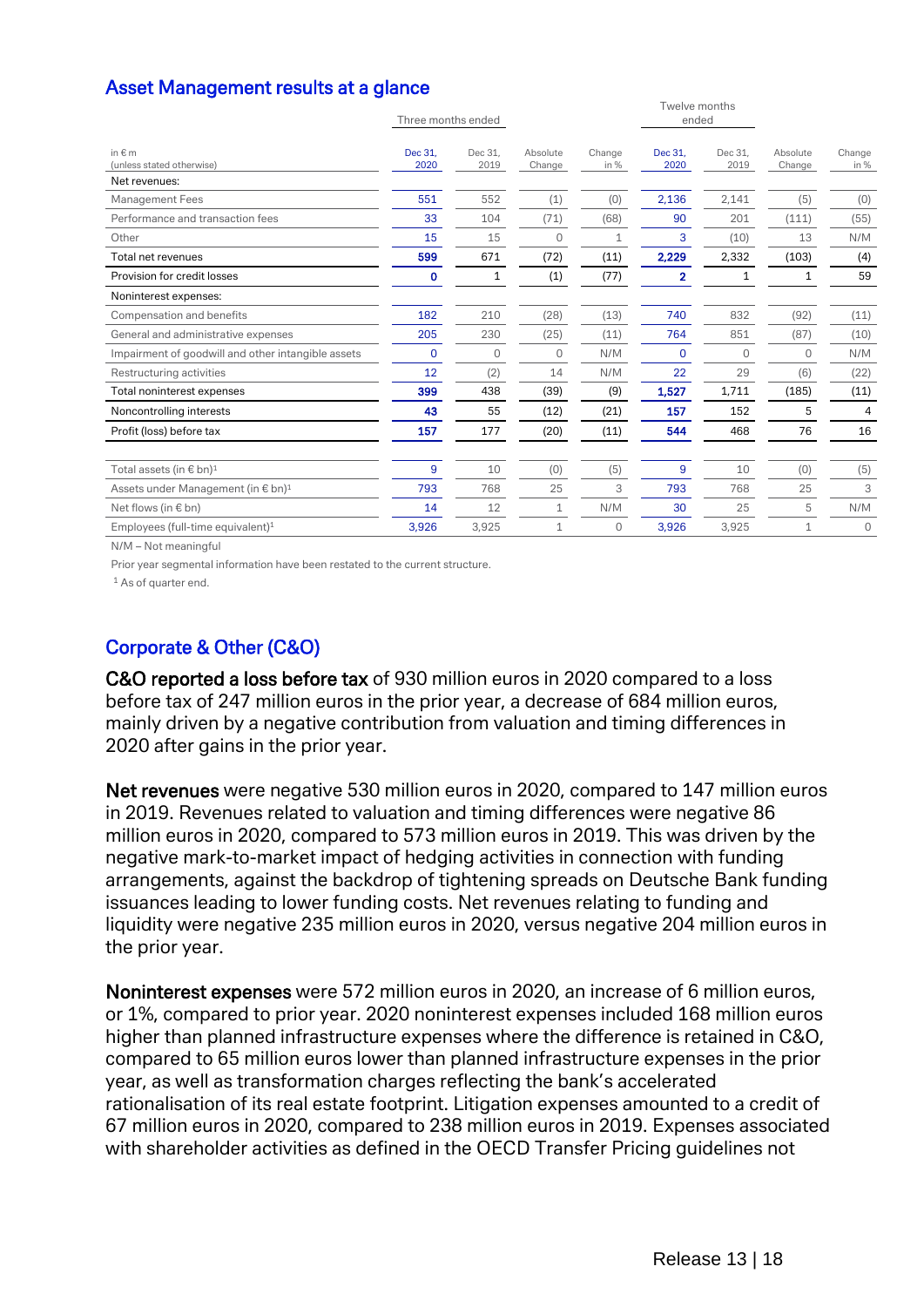allocated to the business divisions were 403 million euros, down 15%. In 2019 positive effects were recognized from the release of legacy balances.

Noncontrolling interests are deducted from the profit before tax of the divisions and reversed in C&O. These amounted to 169 million euros in 2020, compared to 173 million euros in 2019, mainly related to DWS.

Fourth-quarter loss before tax was 333 million euros, compared with a pre-tax loss of 170 million euros in the prior year period. The decrease was driven by a negative contribution from valuation and timing differences in light of negative mark-to-market impacts of hedging activities, partly offset by lower litigation expenses.

|                                                            | ended                    | Three months          |                             |                       |                          | Twelve months<br>ended |                             |                       |
|------------------------------------------------------------|--------------------------|-----------------------|-----------------------------|-----------------------|--------------------------|------------------------|-----------------------------|-----------------------|
| in $\notin$ m<br>(unless stated otherwise)<br>Net revenues | Dec 31.<br>2020<br>(181) | Dec 31.<br>2019<br>44 | Absolute<br>Change<br>(225) | Change<br>in %<br>N/M | Dec 31,<br>2020<br>(530) | Dec 31.<br>2019<br>147 | Absolute<br>Change<br>(678) | Change<br>in %<br>N/M |
| Provision for credit losses                                | (3)                      | (1)                   | (2)                         | 121                   | (3)                      |                        | (4)                         | N/M                   |
| Noninterest expenses:                                      |                          |                       |                             |                       |                          |                        |                             |                       |
| Compensation and benefits                                  | 897                      | 922                   | (24)                        | (3)                   | 3,709                    | 3,906                  | (197)                       | (5)                   |
| General and administrative expenses                        | (692)                    | (652)                 | (41)                        | 6                     | (3, 140)                 | (3,380)                | 240                         | (7)                   |
| Impairment of goodwill and other intangible assets         |                          |                       |                             | N/M                   |                          |                        | $\Omega$                    | N/M                   |
| Restructuring activities                                   | (0)                      | O                     | (0)                         | N/M                   | 3                        | 40                     | (38)                        | (93)                  |
| Total noninterest expenses                                 | 205                      | 270                   | (65)                        | (24)                  | 572                      | 566                    | 6                           |                       |
| Noncontrolling interests                                   | (50)                     | (54)                  | 5                           | (8)                   | (169)                    | (173)                  | 3                           | (2)                   |
| Profit (loss) before tax                                   | (333)                    | (170)                 | (162)                       | 95                    | (930)                    | (247)                  | (684)                       | N/M                   |
| Employees (full-time equivalent) <sup>1</sup>              | 38,680                   | 39,389                | (709)                       | (2)                   | 38,680                   | 39,389                 | (709)                       | (2)                   |

# Corporate & Other results at a glance

N/M – Not meaningful Prior year segmental information have been restated to the current structure.

<sup>1</sup> As of quarter end.

# Capital Release Unit

The Capital Release Unit reported a loss before tax of 2.2 billion euros in 2020, versus a loss of 3.2 billion euros in 2019. The adjusted loss before tax<sup>1</sup> was 2.0 billion euros.

Full year revenues were negative 225 million euros, versus positive revenues of 217 million euros in 2019. 2020 net revenues reflect a full year of execution of the bank's transformation strategy, and the non-recurrence of revenues from discontinued businesses and de-risking impacts, funding charges and hedging costs.

Full-year noninterest expenses were 1.9 billion euros, down 43% year-on-year, primarily driven by a 39% reduction in adjusted costs, together with substantial yearon-year reductions in litigation and restructuring and severance charges. Adjusted costs ex-transformation charges<sup>1</sup> were down 33% year-on-year to 1.7 billion euros, reflecting reductions in service cost allocations, compensation expenses, and noncompensation items including professional fees and market data.

Fourth-quarter net revenues were negative 65 million euros, driven by de-risking impacts, funding charges and hedging costs, compared to revenues of negative 180 million euros in the prior year quarter.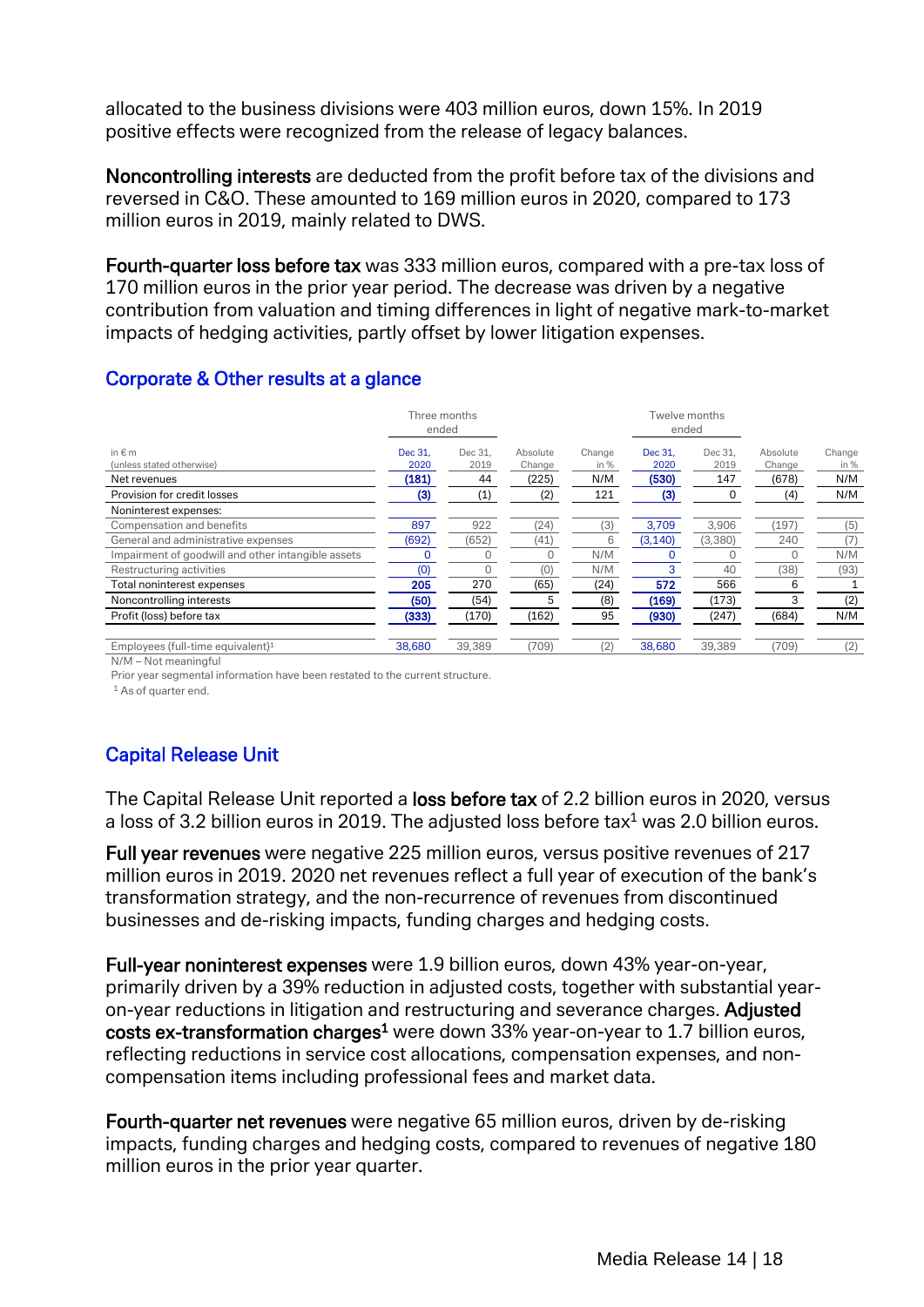Noninterest expenses were 373 million euros in the quarter, down 46% year-on-year and down 3% versus the third quarter of 2020. Adjusted costs ex-transformation  $charge<sup>1</sup>$  decreased by 36% versus the prior year quarter and by 5% sequentially to 317 million euros, principally reflecting lower compensation costs and lower allocated costs.

Loss before tax was 417 million euros in the quarter, a reduction of more than half versus a loss before tax of 858 million euros in the prior year period.

The Capital Release Unit maintained its **progress on de-risking**. In the fourth quarter, the Unit reduced RWAs by 5 billion euros to 34 billion euros, versus a target of 38 billion euros. Leverage exposure was reduced by a further 18 billion euros to 72 billion euros, versus guidance of 80 billion euros. As at year-end 2020, RWAs have been reduced by more than half, and leverage exposures by approximately threequarters, since year-end 2018.

#### Capital Release Unit results at a glance

|                                                    | Three months<br>ended |         |          |        |         | Twelve months<br>ended |          |        |
|----------------------------------------------------|-----------------------|---------|----------|--------|---------|------------------------|----------|--------|
| in $\notin$ m                                      | Dec 31.               | Dec 31. | Absolute | Change | Dec 31. | Dec 31,                | Absolute | Change |
| (unless stated otherwise)                          | 2020                  | 2019    | Change   | in %   | 2020    | 2019                   | Change   | in %   |
| Net revenues                                       | (65)                  | (180)   | 114      | (64)   | (225)   | 217                    | (442)    | N/M    |
| Provision for credit losses                        | (21)                  | (14)    | (8)      | 56     | 29      | (14)                   | 43       | N/M    |
| Noninterest expenses:                              |                       |         |          |        |         |                        |          |        |
| Compensation and benefits                          | 28                    | 41      | (13)     | (31)   | 168     | 359                    | (191)    | (53)   |
| General and administrative expenses                | 343                   | 611     | (268)    | (44)   | 1,774   | 2,898                  | (1, 124) | (39)   |
| Impairment of goodwill and other intangible assets |                       |         |          | N/M    |         |                        |          | N/M    |
| Restructuring activities                           |                       | 40      | (38)     | (95)   |         | 143                    | (139)    | (97)   |
| Total noninterest expenses                         | 373                   | 692     | (319)    | (46)   | 1,947   | 3,400                  | (1, 453) | (43)   |
| Noncontrolling interests                           |                       | (0)     |          | N/M    | (0)     |                        | (1)      | N/M    |
| Profit (loss) before tax                           | (417)                 | (858)   | 441      | (51)   | (2,201) | (3, 170)               | 970      | (31)   |
|                                                    |                       |         |          |        |         |                        |          |        |
| Total assets (in € bn) <sup>1</sup>                | 198                   | 259     | (62)     | (24)   | 198     | 259                    | (62)     | (24)   |
| Employees (full-time equivalent) $1$               | 482                   | 621     | (139)    | (22)   | 482     | 621                    | (139)    | (22)   |

N/M – Not meaningful

Prior year segmental information have been restated to the current structure.

<sup>1</sup> As of quarter end

*The figures in this release are preliminary and unaudited. The Annual Report 2020 and Form 20-F are scheduled to be published on March 12th, 2021.* 

*Percentage figures which support comparisons with earlier periods refer to the prior year or to the corresponding quarter in the prior year unless otherwise stated.*

For further information please contact:

Deutsche Bank AG Media Contact

Sebastian Kraemer-Bach Christian Streckert Phone: +49 69 910 43330 Phone: +49 69 910 38079 Email: [sebastian.kraemer-bach@db.com](mailto:sebastian.kraemer-bach@db.com) Email: [christian.streckert@db.com](mailto:christian.streckert@db.com)

Charlie Olivier Phone: +44 20 7545 7866 Email: charlie.olivier@db.com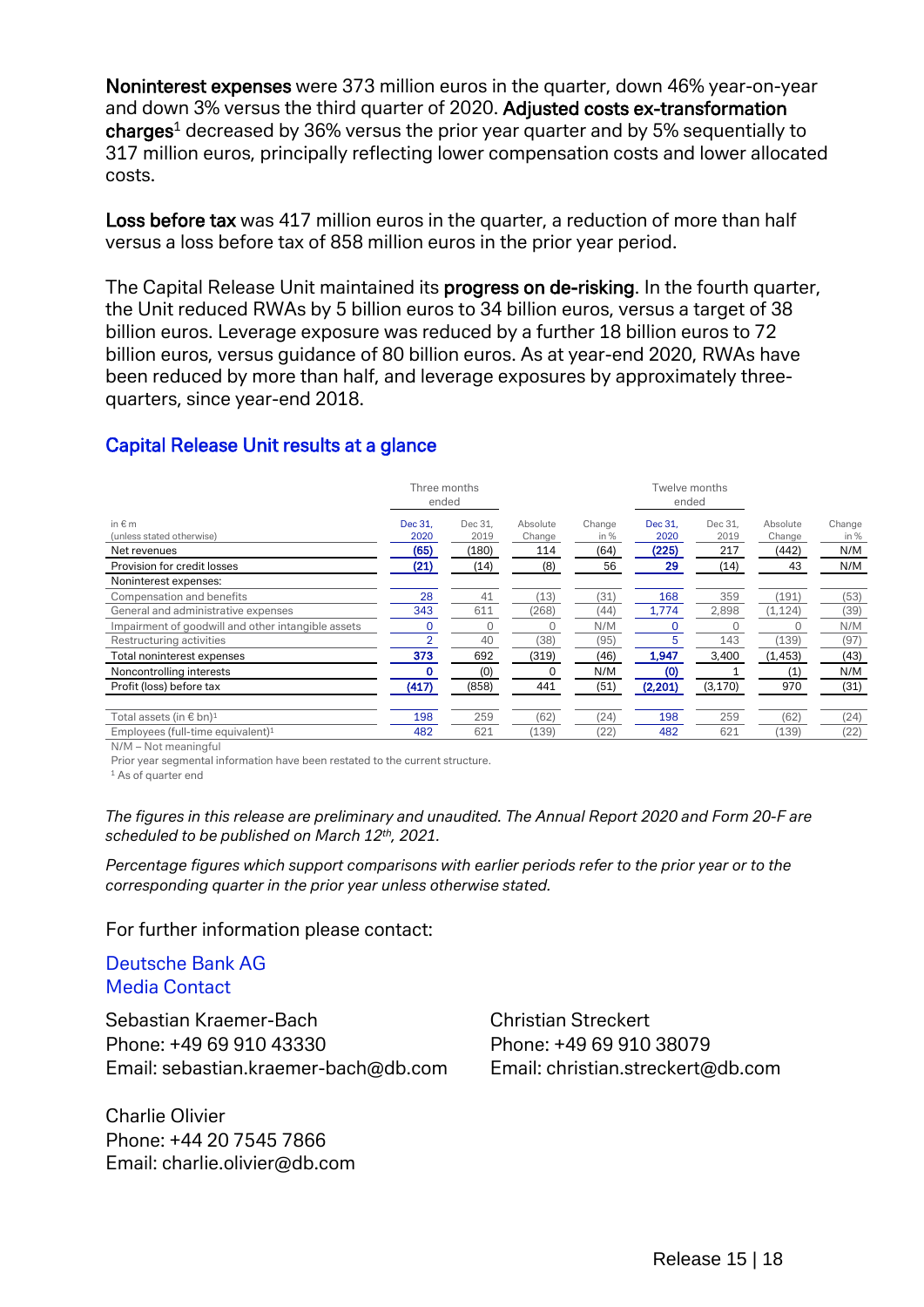Investor Relations +49 800 910-8000 (Frankfurt) db.ir@db.com

#### **Annual media conference and analyst call**

Today the annual media conference will be held at 10:00 CET. This event can be followed by webcast. Further details can be found on the Deutsche Bank website: https://www.db.com/newsroom

An analyst call to discuss fourth-quarter and full-year 2020 financial results will take place at 13:00 CET today. An Earnings Report, Financial Data Supplement (FDS), presentation and audio webcast for the analyst conference call are available at: [www.db.com/quarterly-results](http://www.db.com/quarterly-results)

A fixed income investor call will take place on, February 5, 2020, at 15.00 CET. This conference call will be transmitted via internet: [www.db.com/quarterly-results](http://www.db.com/quarterly-results)

#### **About Deutsche Bank**

Deutsche Bank provides retail and private banking, corporate and transaction banking, lending, asset and wealth management products and services as well as focused investment banking to private individuals, small and medium-sized companies, corporations, governments and institutional investors. Deutsche Bank is the leading bank in Germany with strong European roots and a global network.

#### Forward-looking statements contain risks

This release contains forward-looking statements. Forward-looking statements are statements that are not historical facts; they include statements about our beliefs and expectations and the assumptions underlying them. These statements are based on plans, estimates and projections as they are currently available to the management of Deutsche Bank. Forward-looking statements therefore speak only as of the date they are made, and we undertake no obligation to update publicly any of them in light of new information or future events.

By their very nature, forward-looking statements involve risks and uncertainties. A number of important factors could therefore cause actual results to differ materially from those contained in any forward-looking statement. Such factors include the conditions in the financial markets in Germany, in Europe, in the United States and elsewhere from which we derive a substantial portion of our net revenues and in which we hold a substantial portion of our assets, the development of asset prices and market volatility, potential defaults of borrowers or trading counterparties, the implementation of our strategic initiatives, the reliability of our risk management policies, procedures and methods, and other risks referenced in our filings with the U.S. Securities and Exchange Commission. Such factors are described in detail in our SEC Form 20-F of 20 March 2020 under the heading "Risk Factors" and in the "Risks and Opportunities" section of our Annual Report. Copies of these documents are readily available upon request or can be downloaded fro[m www.db.com/ir.](http://www.db.com/ir)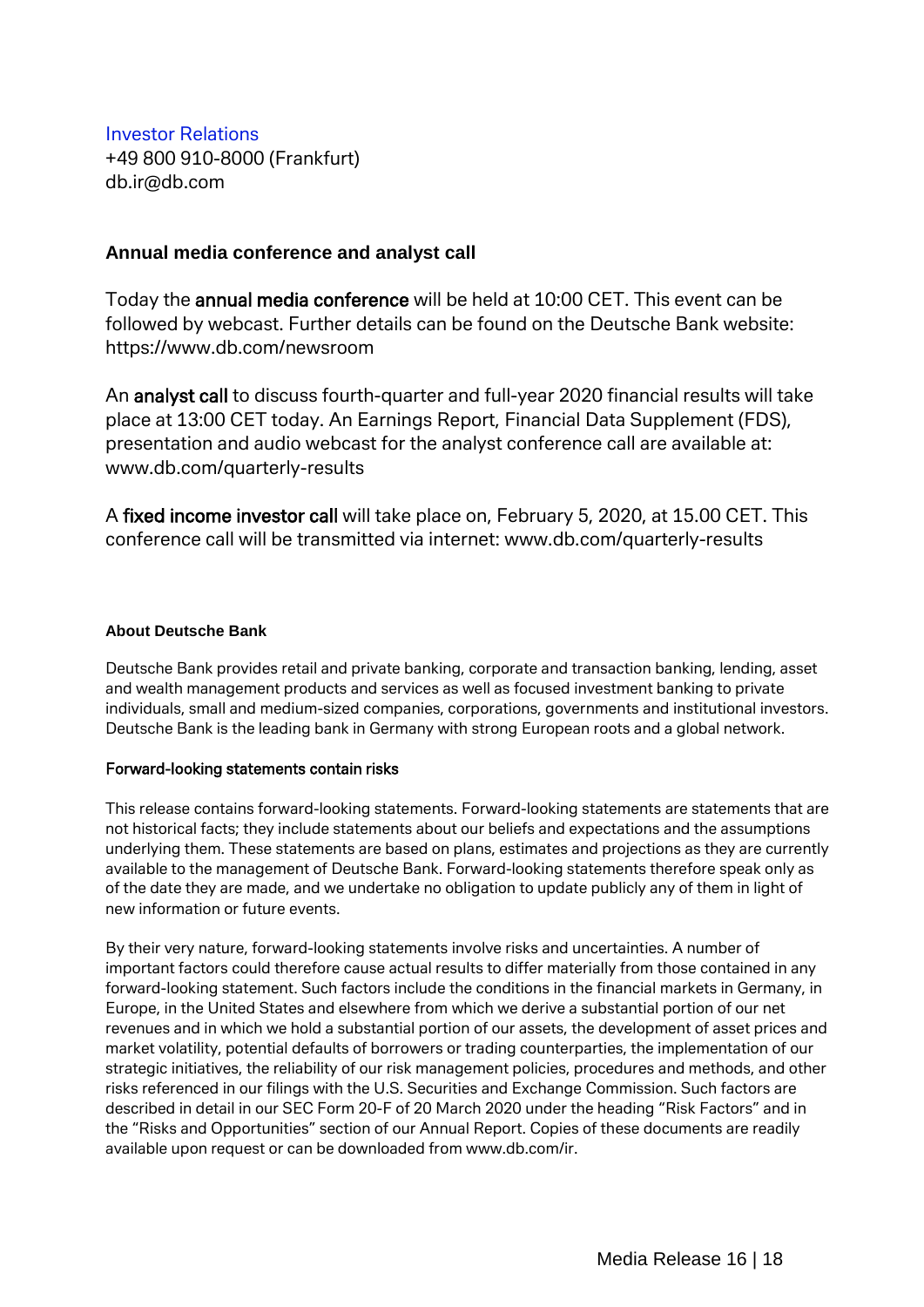#### Basis of Accounting

Results are prepared in accordance with International Financial Reporting Standards (IFRS) as endorsed by the European Union, including, from 2020, application of portfolio fair value hedge accounting for non-maturing deposits and fixed rate mortgages with pre-payment options (the "EU carve-out"). For the three-month period ended December 31, 2020, application of the EU carve out had a negative impact of 48 million euros on profit before taxes and of 26 million euros on profit. For the full-year, 2020, application of the EU carve out had a positive impact of 18 million euros on profit before taxes and of 12 million euros on profit post taxes. The Group's regulatory capital and ratios thereof are also reported on the basis of the EU carve out version of IAS 39. The impact on profit also impacts the calculation of the CET1 capital ratio and had a positive impact of less than 1 basis point as of December 31, 2020. In any given period, the net effect of the EU carve-out can be positive or negative, depending on the fair market value changes in the positions being hedged and the hedging instruments.

#### Use of Non-GAAP Financial Measures

This report and other documents we have published or may publish contain non-GAAP financial measures. Non-GAAP financial measures are measures of our historical or future performance, financial position or cash flows that contain adjustments that exclude or include amounts that are included or excluded, as the case may be, from the most directly comparable measure calculated and presented in accordance with IFRS in our financial statements. Examples of our non-GAAP financial measures, and the most directly comparable IFRS financial measures, are as follows:

| <b>Non-GAAP Financial Measure</b>                                                                                                                                                             | <b>Most Directly Comparable IFRS Financial</b><br>Measure |
|-----------------------------------------------------------------------------------------------------------------------------------------------------------------------------------------------|-----------------------------------------------------------|
| Net income attributable to Deutsche Bank<br>shareholders                                                                                                                                      | Net income                                                |
| Revenues excluding specific items                                                                                                                                                             | Net revenues                                              |
| Adjusted costs, Adjusted costs excluding<br>transformation charges, Adjusted costs<br>excluding transformation charges and expenses<br>eligible for reimbursement related to Prime<br>Finance | Noninterest expenses                                      |
| Adjusted Profit (loss) before tax, Profit (loss)<br>attributable to Deutsche Bank shareholders                                                                                                | Profit (loss) before tax                                  |
| Tangible shareholders' equity, Average tangible<br>shareholders' equity, Tangible book value,<br>Average tangible book value                                                                  | Total shareholders' equity (book value)                   |
| Post-tax return on average shareholders' equity<br>(based on Net income attributable to Deutsche<br>Bank shareholders)                                                                        | Post-tax return on average shareholders' equity           |
| Post-tax return on average tangible<br>shareholders' equity                                                                                                                                   | Post-tax return on average shareholders' equity           |